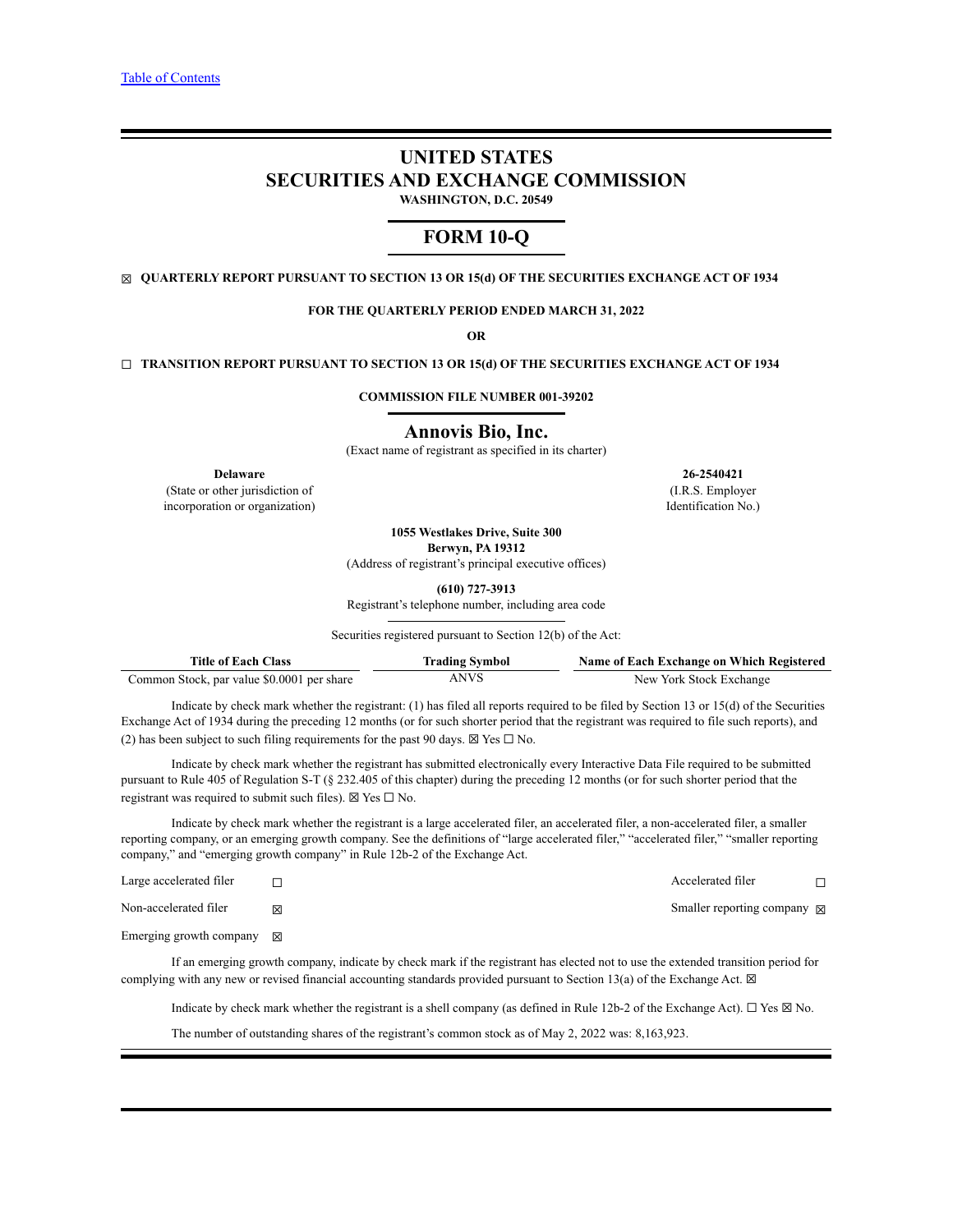### **ANNOVIS BIO, INC. QUARTERLY REPORT ON FORM 10-Q FOR THE QUARTER ENDED MARCH 31, 2022**

<span id="page-1-0"></span>

|          | <b>PART I - FINANCIAL INFORMATION</b>                                                                           | Page |
|----------|-----------------------------------------------------------------------------------------------------------------|------|
| Item 1.  | <b>Financial Statements</b>                                                                                     | 3    |
|          | Balance Sheets as of March 31, 2022 (Unaudited) and December 31, 2021                                           | 3    |
|          | Statements of Operations for the Three Months Ended March 31, 2022 and 2021 (Unaudited)                         | 4    |
|          | Statements of Changes in Stockholders' Equity for the Three Months Ended March 31, 2022 and 2021<br>(Unaudited) | 5    |
|          | Statements of Cash Flows for the Three Months Ended March 31, 2022 and 2021 (Unaudited)                         | 6    |
|          | <b>Notes to Financial Statements (Unaudited)</b>                                                                | 7    |
| Item 2.  | <u>Management's Discussion and Analysis of Financial Condition and Results of Operations</u>                    | 15   |
| Item 3.  | Quantitative and Qualitative Disclosure About Market Risk                                                       | 19   |
| Item 4.  | <b>Controls and Procedures</b>                                                                                  | 19   |
|          | <b>PART II - OTHER INFORMATION</b>                                                                              |      |
| Item 1.  | <b>Legal Proceedings</b>                                                                                        | 20   |
| Item 1A. | <b>Risk Factors</b>                                                                                             | 20   |
| Item 2.  | Unregistered Sales of Equity Securities and Use of Proceeds                                                     | 20   |
| Item 3.  | <b>Defaults Upon Senior Securities</b>                                                                          | 20   |
| Item 4.  | <b>Mine Safety Disclosures</b>                                                                                  | 20   |
| Item 5.  | <b>Other Information</b>                                                                                        | 20   |
| Item 6.  | <b>Exhibits</b>                                                                                                 | 21   |
|          | <b>Signatures</b>                                                                                               | 22   |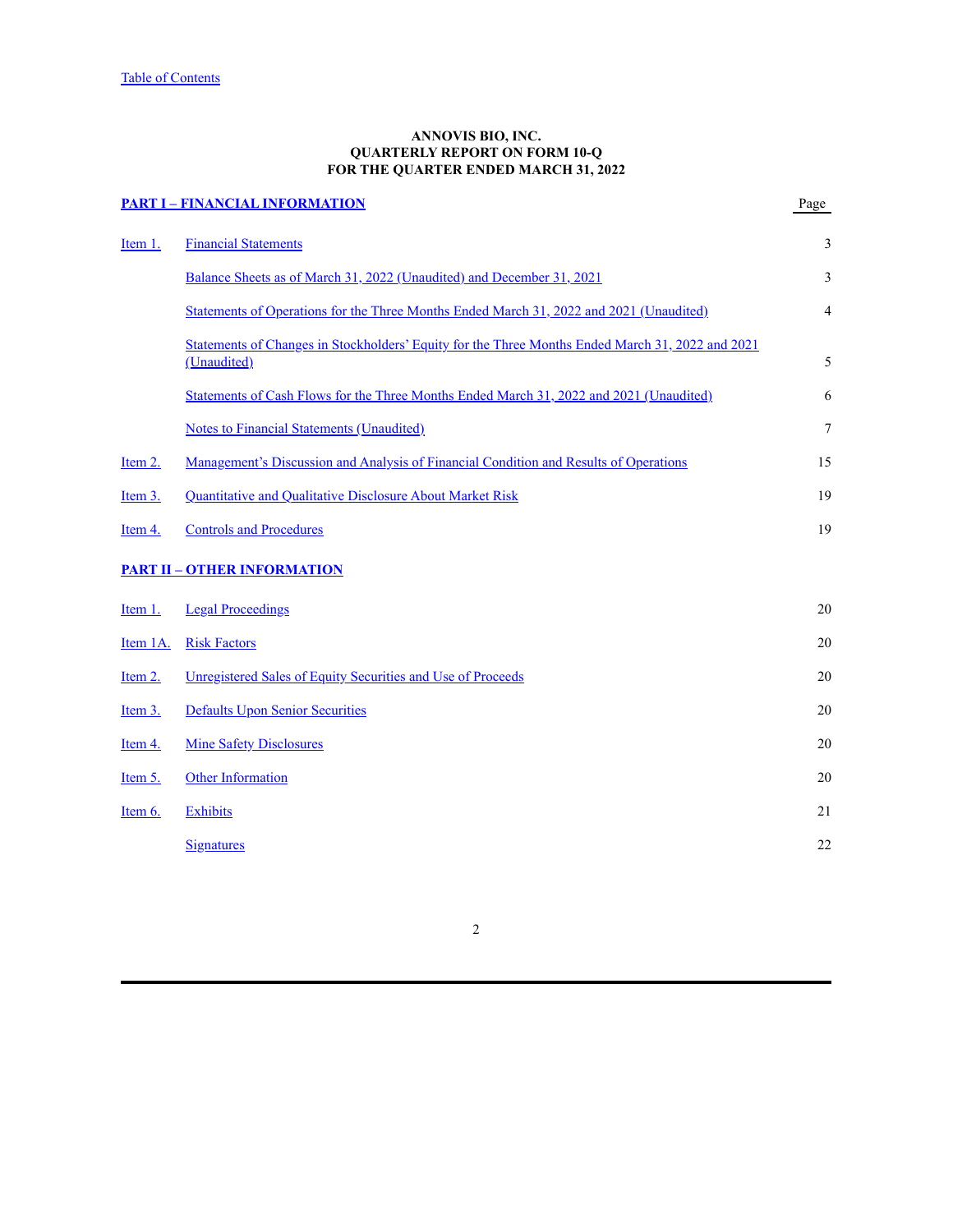## **PART I**

## **FINANCIAL INFORMATION**

## <span id="page-2-2"></span><span id="page-2-1"></span><span id="page-2-0"></span>**Item 1. Financial Statements**

### **Annovis Bio, Inc. Balance Sheets**

|                                                                                       |              | March 31,<br>2022 | December 31,<br>2021 |
|---------------------------------------------------------------------------------------|--------------|-------------------|----------------------|
|                                                                                       |              | (unaudited)       |                      |
| <b>Assets</b>                                                                         |              |                   |                      |
| Current assets:                                                                       |              |                   |                      |
| Cash and cash equivalents                                                             | $\mathbb{S}$ | 42,668,838        | \$<br>45,686,014     |
| Prepaid expenses and other current assets                                             |              | 627,902           | 315,464              |
| Total current assets                                                                  |              | 43,296,740        | 46,001,478           |
| <b>Total assets</b>                                                                   |              | 43,296,740        | \$<br>46,001,478     |
| <b>Liabilities and Stockholders' Equity</b>                                           |              |                   |                      |
| Current liabilities:                                                                  |              |                   |                      |
| Accounts payable                                                                      | $\mathbb{S}$ | 928,997           | \$<br>688,074        |
| Accrued expenses                                                                      |              | 327,435           | 818,440              |
| Total current liabilities                                                             |              | 1,256,432         | 1,506,514            |
| <b>Total liabilities</b>                                                              |              | 1,256,432         | 1,506,514            |
| Commitments and contingencies (Note 7)                                                |              |                   |                      |
| Stockholders' equity:                                                                 |              |                   |                      |
| Preferred stock - \$0.0001 par value, 2,000,000 shares authorized and 0 shares issued |              |                   |                      |
| and outstanding                                                                       |              |                   |                      |
| Common stock - \$0.0001 par value, 35,000,000 shares authorized and 8,163,923 and     |              |                   |                      |
| 8,100,570 shares issued and outstanding at March 31, 2022 and December 31, 2021,      |              |                   |                      |
| respectively                                                                          |              | 816               | 810                  |
| Additional paid-in capital                                                            |              | 76,659,912        | 73,220,361           |
| Accumulated deficit                                                                   |              | (34,620,420)      | (28, 726, 207)       |
| Total stockholders' equity                                                            |              | 42,040,308        | 44,494,964           |
| Total liabilities and stockholders' equity                                            |              | 43,296,740        | \$<br>46,001,478     |

See accompanying notes to financial statements.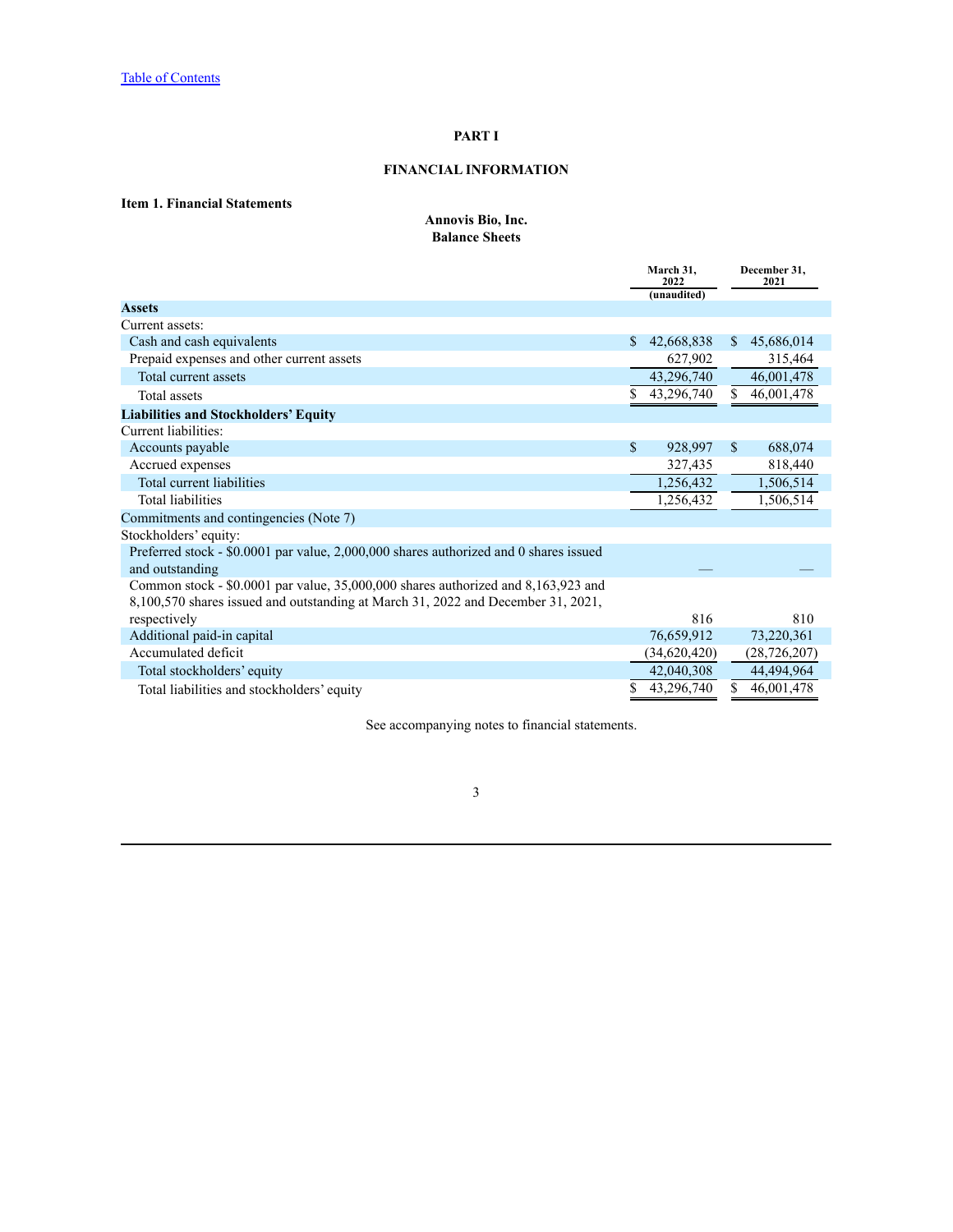### **Annovis Bio, Inc. Statements of Operations (unaudited)**

<span id="page-3-0"></span>

|                                                                         | <b>Three Months Ended</b><br>March 31, |                   |  |  |  |
|-------------------------------------------------------------------------|----------------------------------------|-------------------|--|--|--|
|                                                                         | 2022                                   | 2021              |  |  |  |
| Operating expenses:                                                     |                                        |                   |  |  |  |
| Research and development                                                | 2,809,791                              | 2,389,583<br>S    |  |  |  |
| General and administrative                                              | 3,104,071                              | 839,627           |  |  |  |
| Total operating expenses                                                | 5,913,862                              | 3,229,210         |  |  |  |
|                                                                         |                                        |                   |  |  |  |
| Operating loss                                                          | (5,913,862)                            | (3,229,210)       |  |  |  |
| Other income:                                                           |                                        |                   |  |  |  |
| Interest income                                                         | 19,649                                 | 197               |  |  |  |
| Grant income                                                            |                                        | 29,340            |  |  |  |
| Total other income                                                      | 19,649                                 | 29,537            |  |  |  |
|                                                                         |                                        |                   |  |  |  |
| Loss before income taxes                                                | (5,894,213)                            | (3,199,673)       |  |  |  |
| Income tax expense (benefit)                                            |                                        |                   |  |  |  |
| Net loss                                                                | \$(5,894,213)                          | \$<br>(3,199,673) |  |  |  |
| Basic and diluted loss per common share                                 | (0.72)                                 | (0.46)            |  |  |  |
| Weighted average number of common shares outstanding, basic and diluted | 8,157,445                              | 6,920,622         |  |  |  |

See accompanying notes to financial statements.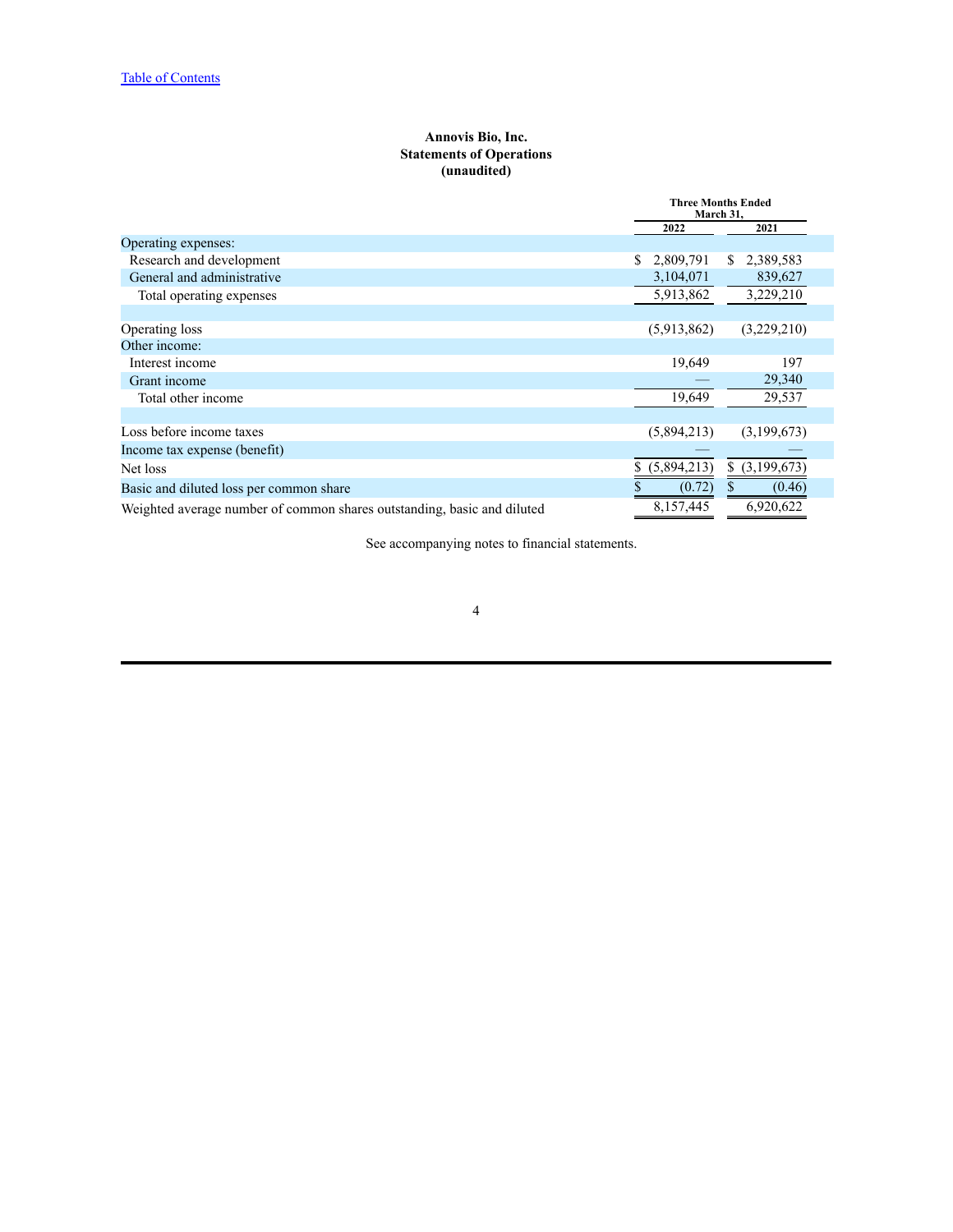## **Annovis Bio, Inc. Statements of Changes in Stockholders' Equity (unaudited)**

<span id="page-4-0"></span>

|                                   | <b>Common Stock</b> |        |     |     | <b>Additional</b><br>Paid-In |   | Accumulated    |   | <b>Total</b><br>Stockholders' |  |  |  |  |  |  |                    |  |  |  |        |
|-----------------------------------|---------------------|--------|-----|-----|------------------------------|---|----------------|---|-------------------------------|--|--|--|--|--|--|--------------------|--|--|--|--------|
|                                   | <b>Shares</b>       | Amount |     |     |                              |   |                |   |                               |  |  |  |  |  |  | Capital<br>Deficit |  |  |  | Equity |
| Three Months Ended March 31, 2022 |                     |        |     |     |                              |   |                |   |                               |  |  |  |  |  |  |                    |  |  |  |        |
| Balance, December 31, 2021        | 8.100.570           | \$     | 810 | \$  | 73.220.361                   | S | (28, 726, 207) | S | 44,494,964                    |  |  |  |  |  |  |                    |  |  |  |        |
| Exercise of stock options         | 63,353              |        | 6   |     | 4,607                        |   |                |   | 4,613                         |  |  |  |  |  |  |                    |  |  |  |        |
| Stock-based compensation expense  |                     |        |     |     | 3,434,944                    |   |                |   | 3,434,944                     |  |  |  |  |  |  |                    |  |  |  |        |
| Net loss                          |                     |        |     |     |                              |   | (5,894,213)    |   | (5,894,213)                   |  |  |  |  |  |  |                    |  |  |  |        |
| Balance, March 31, 2022           | 8,163,923           |        | 816 |     | 76,659,912                   |   | (34, 620, 420) |   | 42,040,308                    |  |  |  |  |  |  |                    |  |  |  |        |
|                                   |                     |        |     |     |                              |   |                |   |                               |  |  |  |  |  |  |                    |  |  |  |        |
| Three Months Ended March 31, 2021 |                     |        |     |     |                              |   |                |   |                               |  |  |  |  |  |  |                    |  |  |  |        |
| Balance, December 31, 2020        | 6,891,608           | \$     | 689 | \$. | 21,779,340                   | S | (14, 239, 075) |   | 7,540,954                     |  |  |  |  |  |  |                    |  |  |  |        |
| Exercise of stock options         | 3,868               |        |     |     | 3,016                        |   |                |   | 3,017                         |  |  |  |  |  |  |                    |  |  |  |        |
| Cashless exercise of warrants     | 51,644              |        |     |     | (5                           |   |                |   |                               |  |  |  |  |  |  |                    |  |  |  |        |
| Stock-based compensation expense  |                     |        |     |     | 23,977                       |   |                |   | 23,977                        |  |  |  |  |  |  |                    |  |  |  |        |
| Net loss                          |                     |        |     |     |                              |   | (3,199,673)    |   | (3, 199, 673)                 |  |  |  |  |  |  |                    |  |  |  |        |
| Balance, March 31, 2021           | 6,947,120           |        | 695 |     | 21,806,328                   |   | (17, 438, 748) |   | 4,368,275                     |  |  |  |  |  |  |                    |  |  |  |        |

See accompanying notes to financial statements.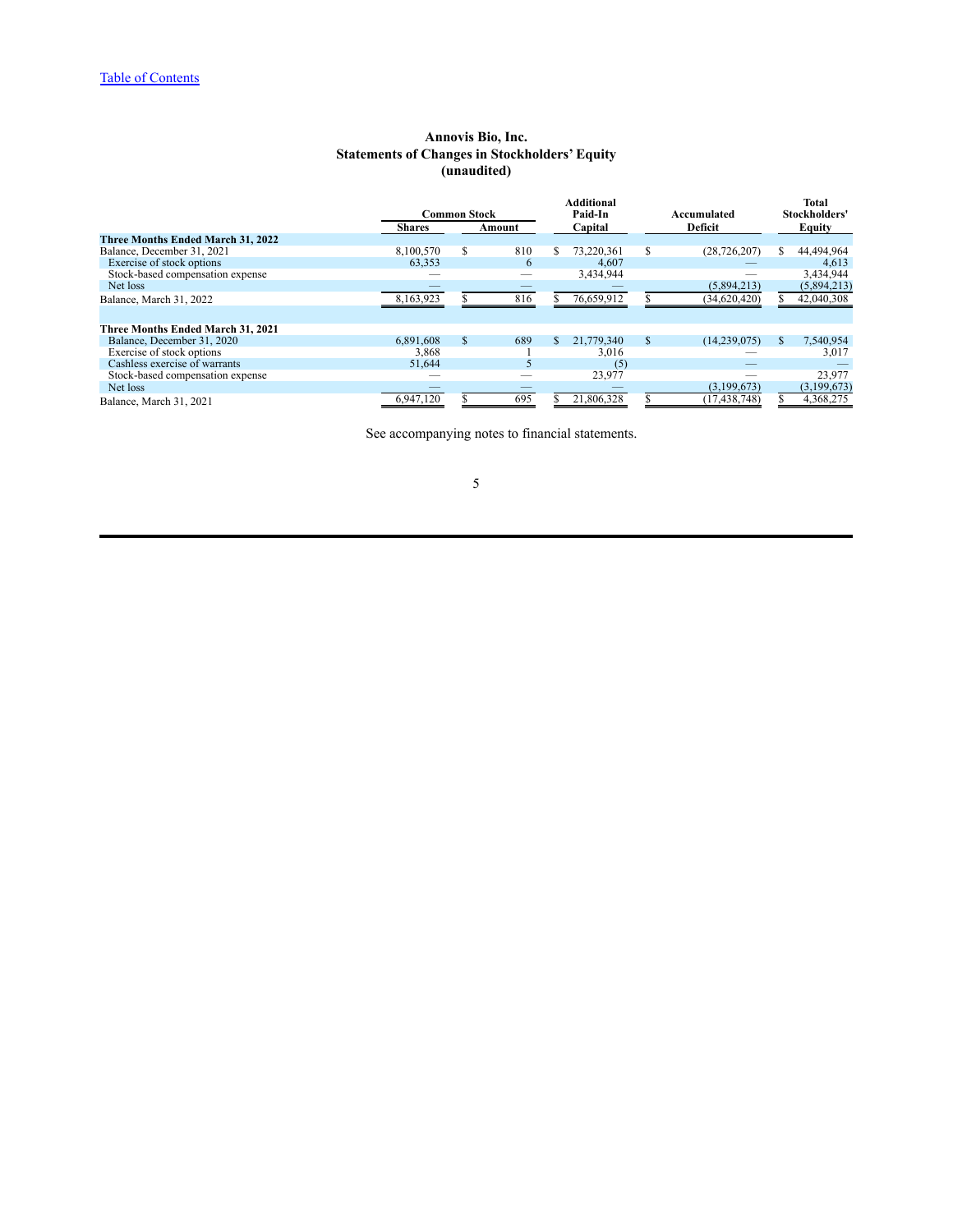## **Annovis Bio, Inc. Statements of Cash Flows (unaudited)**

<span id="page-5-0"></span>

|                                                                             | Three Months Ended March 31, |                                |  |             |
|-----------------------------------------------------------------------------|------------------------------|--------------------------------|--|-------------|
|                                                                             |                              | 2022                           |  | 2021        |
| Cash flows from operating activities:                                       |                              |                                |  |             |
| Net loss                                                                    | \$                           | $(5,894,213)$ \$ $(3,199,673)$ |  |             |
| Adjustments to reconcile net loss to net cash used in operating activities: |                              |                                |  |             |
| Stock-based compensation expense                                            |                              | 3,434,944                      |  | 23,977      |
| Changes in operating assets and liabilities:                                |                              |                                |  |             |
| Prepaid expenses and other current assets                                   |                              | (312, 438)                     |  | (317, 473)  |
| Accounts payable                                                            |                              | 240,923                        |  | 482,709     |
| Accrued expenses                                                            |                              | (491,005)                      |  | 535,592     |
| Net cash used in operating activities                                       |                              | (3,021,789)                    |  | (2,474,868) |
| Cash flows from financing activities:                                       |                              |                                |  |             |
| Proceeds from exercise of stock options                                     |                              | 4,613                          |  | 3,017       |
| Net cash provided by financing activities                                   |                              | 4,613                          |  | 3,017       |
| Net decrease in cash and cash equivalents                                   |                              | (3,017,176)                    |  | (2,471,851) |
| Cash and cash equivalents, beginning of period                              |                              | 45,686,014                     |  | 8,074,658   |
| Cash and cash equivalents, end of period                                    |                              | 42,668,838                     |  | 5,602,807   |

See accompanying notes to financial statements.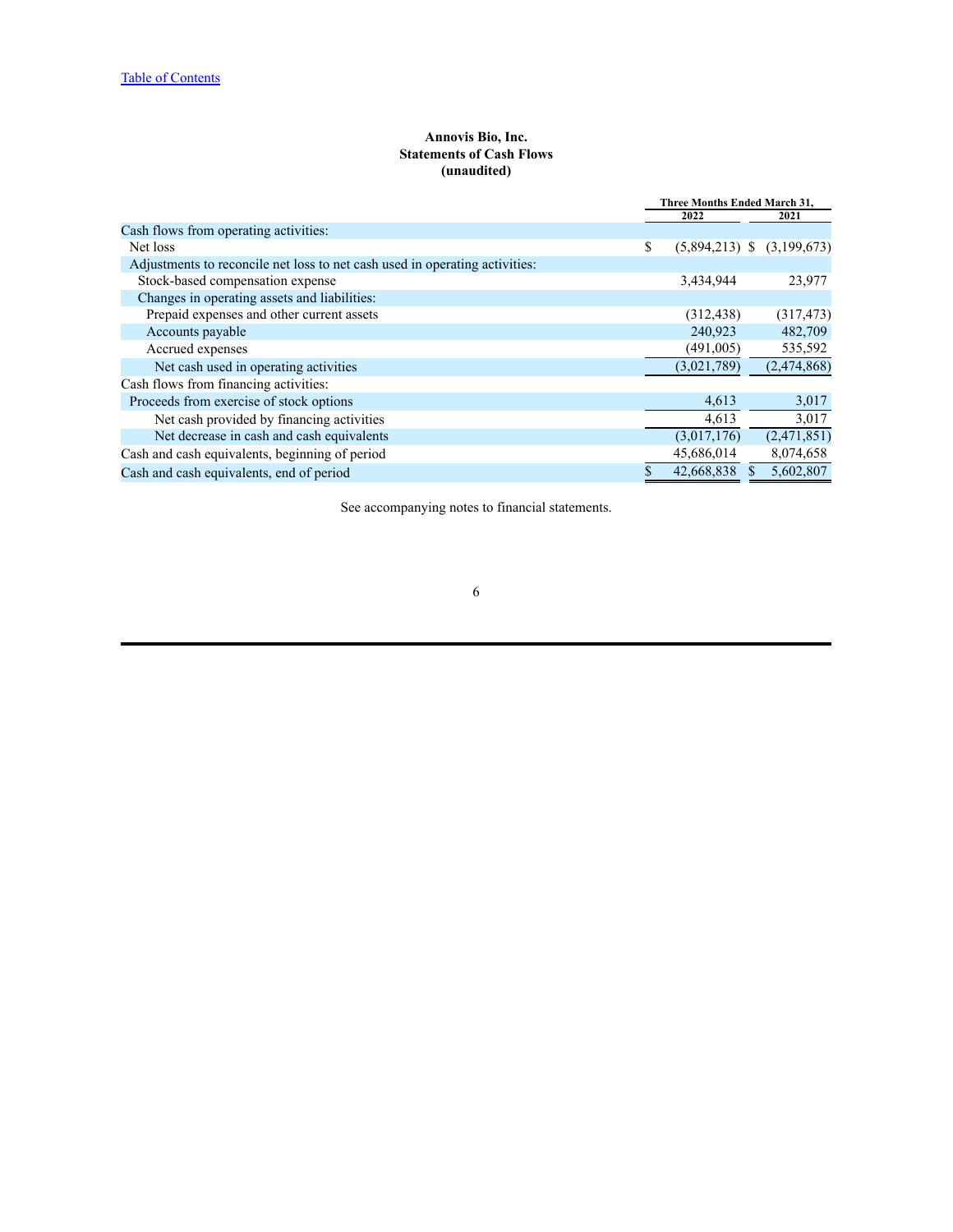### **Annovis Bio, Inc. Notes to Financial Statements (Unaudited)**

### <span id="page-6-0"></span>**(1) Nature of Business and Liquidity**

Annovis Bio, Inc. (the "Company" or "Annovis") is a clinical-stage drug platform company addressing Alzheimer's disease ("AD"), Parkinson's disease ("PD") and other chronic neurodegenerative diseases, including AD in Down syndrome ("AD-DS"). The Company's lead compound, buntanetap, is a small, once a day, orally administered, brain penetrant compound. In several clinical and pre-clinical studies, buntanetap inhibited the synthesis of neurotoxic proteins—APP/Aβ ("APP"), tau/phospho-tau ("tau") and α-Synuclein ("αSYN")—that are the main cause of neurodegeneration. High levels of neurotoxic proteins lead to impaired axonal transport, which is responsible for the communication between and within nerve cells. When that communication is impaired, the immune system is activated and attacks the nerve cells, eventually killing them. The Company has shown in its clinical and pre-clinical studies that buntanetap lowered neurotoxic protein levels leading to improved axonal transport, reduced inflammation, lower nerve cell death and improved function.

Since its founding, the Company has been engaged in organizational activities, including raising capital, and research and development activities. The Company has not generated substantial revenues and has not yet achieved profitable operations, nor has it ever generated positive cash flows from operations. There is no assurance that profitable operations, if achieved, could be sustained on a continuing basis. The Company is subject to those risks associated with any clinical stage pharmaceutical company that has substantial expenditures for research and development. There can be no assurance that the Company's research and development projects will be successful, that products developed will obtain necessary regulatory approval, or that any approved product will be commercially viable. In addition, the Company operates in an environment of rapid technological change and is largely dependent on the services of its employees and consultants. Further, the Company's future operations are dependent on the success of the Company's efforts to raise additional capital.

The Company has a history of incurring net losses and anticipates incurring additional losses until such time, if ever, that it can generate significant revenue from its product candidates currently in development. The Company's primary source of capital has been the issuance of equity securities. On May 26, 2021, the Company closed an underwritten public offering of 1,000,000 shares of its common stock at an offering price of \$50.00 per share, for gross proceeds of \$50.0 million. The net proceeds of the offering were approximately \$46.6 million, after deducting underwriting discounts and issuance costs. The Company's common stock trades on the New York Stock Exchange under the ticker symbol "ANVS".

As of the date these financial statements are issued, management believes that the current cash and cash equivalents are sufficient to fund operations and capital requirements for at least the next 12 months including one planned six-month clinical trial in early PD patients and one potential short-term trial in early AD patients. To fund additional expected Phase 3 trials, however, the Company will need to raise additional capital. There is no assurance that such financing will be available when needed or on acceptable terms.

#### **(2) Summary of Significant Accounting Policies**

#### *(a) Basis of Presentation of Interim Unaudited Financial Statements*

The interim financial statements included herein are unaudited. In the opinion of management, these statements include all adjustments, consisting of normal, recurring adjustments, necessary for a fair presentation of the financial position of Annovis at March 31, 2022, and its results of operations and its cash flows for the three months ended March 31, 2022 and 2021. The interim results of operations are not necessarily indicative of the results to be expected for a full year. These interim unaudited financial statements should be read in conjunction with the audited financial statements for the year ended December 31, 2021 and notes thereto contained in the Company's Annual Report on Form 10-K for the year ended December 31, 2021. The accompanying financial statements have been prepared in conformity with U.S. generally accepted accounting principles ("U.S. GAAP") and the rules and regulations of the Securities and Exchange Commission ("SEC"). Any reference in these notes to applicable guidance is meant to refer to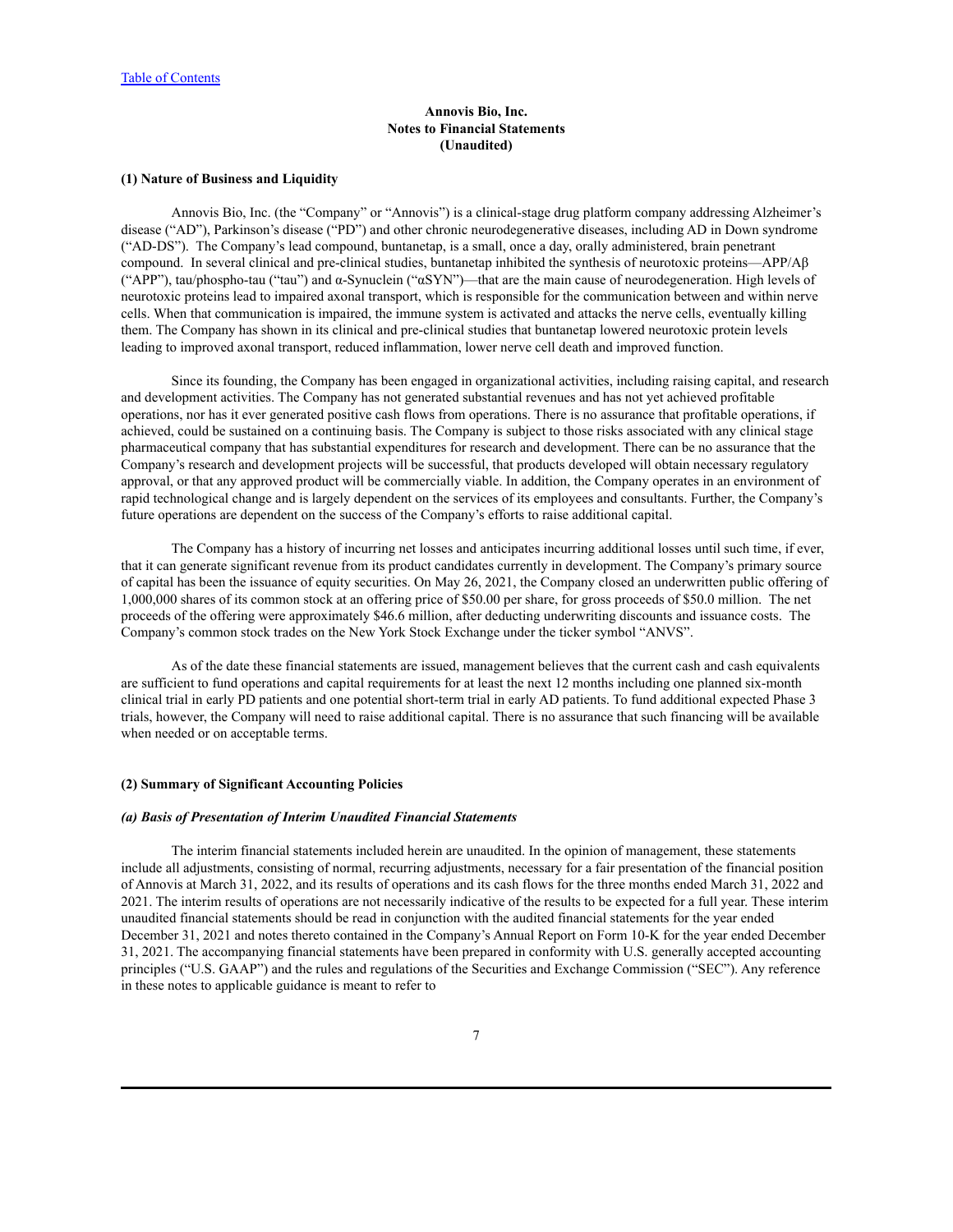U.S. GAAP as found in the Accounting Standards Codification ("ASC") and Accounting Standards Update ("ASU") of the Financial Accounting Standards Board ("FASB"). Certain information and note disclosures normally included in financial statements prepared in accordance with U.S. GAAP have been omitted pursuant to such rules and regulations relating to interim financial statements.

### *(b) Use of Estimates*

The preparation of financial statements in conformity with U.S. GAAP requires management to make estimates and assumptions that affect the reported amounts of assets and liabilities, including disclosure of contingent assets and liabilities, at the date of the financial statements, and the reported amounts of revenues and expenses during the reporting period. Due to the uncertainty of factors surrounding the estimates or judgments used in the preparation of the financial statements, actual results may materially vary from these estimates.

Significant items subject to such estimates and assumptions include stock-based compensation expense, progress toward completion of research and development projects, grant income and contingent liabilities. Future events and their effects cannot be predicted with certainty; accordingly, accounting estimates require the exercise of judgment. Accounting estimates used in the preparation of these financial statements change as new events occur, as more experience is acquired, as additional information is obtained and as the operating environment changes.

#### *(c) Basic and Diluted Net Income (Loss) per Share*

Basic net income (loss) per share is determined using the weighted average number of shares of common stock outstanding during each period. Diluted net income (loss) per share includes the effect, if any, from the potential exercise or conversion of securities, such as warrants and stock options, which would result in the issuance of incremental shares of common stock. The computation of diluted net income (loss) per shares does not include the conversion of securities that would have an anti-dilutive effect.

#### *(d) Cash and Cash Equivalents*

The Company considers all highly liquid investments with original maturities of three months or less to be cash equivalents. At times, the Company's cash balances may exceed the current insured amounts under the Federal Deposit Insurance Corporation.

### *(e) Issuance Costs Associated with Equity Issuances*

Issuance costs incurred in connection with the Company's equity issuances, which primarily consist of direct incremental legal, printing, listing and accounting fees, are offset against proceeds received in the issuances and charged to additional paid-in capital in the period the equity issuance is completed.

#### *(f) Fair Value of Financial Instruments*

The Company's financial instruments include cash and cash equivalents, accounts payable and accrued expenses. Cash and cash equivalents are reported at fair value. The recorded carrying amounts of accounts payable and accrued expenses reflect their fair value due to their short-term nature.

#### *(g) Research and Development*

Research and development costs are expensed as incurred and are primarily comprised of personnel-related expenses and external research and development expenses incurred under arrangements with third parties, such as contract research organizations and consultants. At the end of each reporting period, the Company compares the payments made to each service provider to the estimated progress towards completion of the related project. Factors that the Company considers in preparing these estimates include the number of patients enrolled in studies, milestones achieved, and other criteria related to the efforts of its vendors. These estimates will be subject to change as additional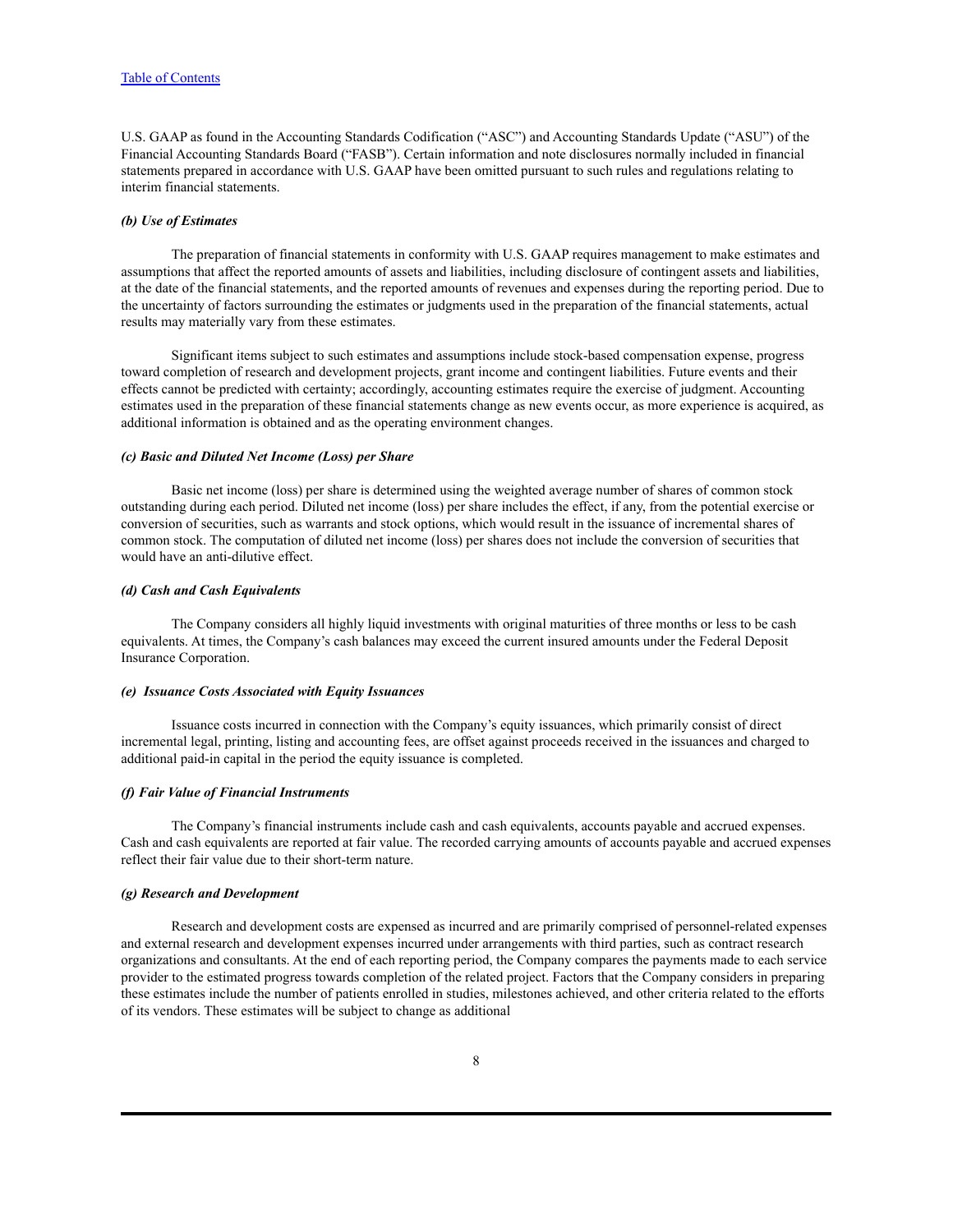information becomes available. Depending on the timing of payments to vendors and estimated services provided, the Company will record net prepaid or accrued expenses related to these costs.

### *(h) Grant Income*

Grants received are recognized as grant income in the statements of operations as and when they are earned for the specific research and development projects for which these grants are designated. Grant payments received in excess of grant income earned are recognized as deferred grant on the balance sheets, and grant income earned in excess of grant payments received is recognized as grant receivable on the balance sheets.

#### *(i) Stock-Based Compensation*

Stock-based compensation cost is measured at the grant date based on the fair value of the award and is recognized as expense on a straight-line basis over the requisite service period, which is generally the vesting period. Forfeitures are recognized in compensation expense in the period when they occur.

The Company uses the Black-Scholes option pricing model to value its option awards which requires the use of subjective assumptions, including the expected life of the option and expected share price volatility. The assumptions used in calculating the fair value of stock-based awards represent management's best estimates and involve inherent uncertainties and the application of management's judgment. As a result, if factors change and management uses different assumptions, stockbased compensation expense could be materially different for future awards.

Upon exercise of stock options, the Company issues shares first from treasury stock, if available, then from authorized but unissued shares.

#### *(j) Income Taxes*

The Company provides for income taxes using the asset and liability approach. Deferred tax assets and liabilities are recorded based on the differences between the financial statement and tax bases of assets and liabilities and the tax rates in effect when these differences are expected to reverse. Deferred tax assets are reduced by a valuation allowance if, based on the weight of available evidence, it is more likely than not that some or all of the deferred tax assets will not be realized. As of March 31, 2022 and December 31, 2021, the Company has recorded a full valuation allowance against its deferred tax assets.

The Company is subject to the provisions of ASC 740, Income Taxes, which prescribes a more likely-than-not threshold for the financial statement recognition of uncertain tax positions. ASC 740 clarifies the accounting for income taxes by prescribing a minimum recognition threshold and measurement attribute for the financial statement recognition and measurement of a tax position taken or expected to be taken in a tax return. There are currently no open federal or state tax audits. The Company has not recorded any liability for uncertain tax positions at March 31, 2022 or December 31, 2021.

#### *(k) Recent Accounting Pronouncements*

In November 2021, the FASB issued ASU No. 2021-10, Government Assistance (Topic 832): Disclosures by Business Entities about Government Assistance. The amendments in ASU 2021-10 require annual disclosures about transactions with a government that are accounted for by applying a grant or contribution accounting model by analogy. The new disclosure requirements include information about the nature of the transactions and the related accounting policy used to account for the transactions; the line items on the balance sheet and income statement that are affected by the transactions, and the amounts applicable to each financial statement line item; and significant terms and conditions of the transactions, including commitments and contingencies. The guidance is effective for fiscal years beginning after December 15, 2021, with early adoption permitted, and may be adopted prospectively or retrospectively. The adoption of this standard did not have a significant impact on the Company's financial statements.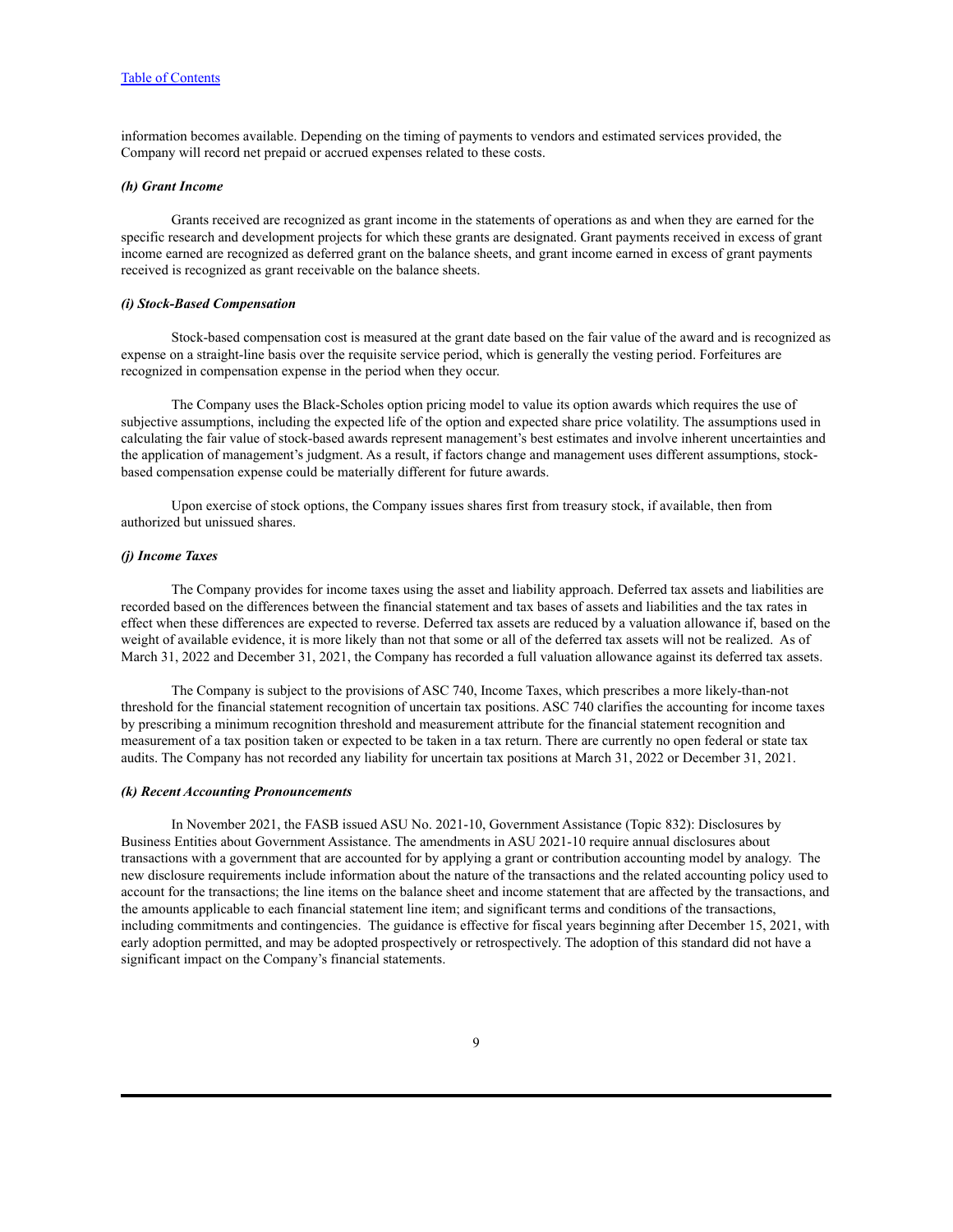### **(3) Fair Value Measurements**

The Company measures certain assets and liabilities at fair value in accordance with ASC 820, Fair Value Measurements and Disclosures. ASC 820 defines fair value as the price that would be received to sell an asset or paid to transfer a liability (the exit price) in an orderly transaction between market participants at the measurement date. The guidance in ASC 820 outlines a valuation framework and creates a fair value hierarchy that serves to increase the consistency and comparability of fair value measurements and the related disclosures. In determining fair value, the Company maximizes the use of quoted prices and observable inputs. Observable inputs are inputs that market participants would use in pricing the asset or liability based on market data obtained from independent sources. The fair value hierarchy is broken down into three levels based on the source of inputs as follows:

Level 1—Valuations based on unadjusted quoted prices in active markets for identical assets or liabilities.

Level 2—Valuations based on observable inputs and quoted prices in active markets for similar assets and liabilities.

Level 3—Valuations based on unobservable inputs and models that are supported by little or no market activity.

The following table provides the carrying value and fair value of certain financial assets and liabilities of the Company measured at fair value on a recurring basis as of March 31, 2022 and December 31, 2021:

|                           |                       | <b>Fair Value Measurement at</b><br>March 31, 2022 |                |   |                                                              |  |                |
|---------------------------|-----------------------|----------------------------------------------------|----------------|---|--------------------------------------------------------------|--|----------------|
|                           | <b>Carrying Value</b> |                                                    | <b>Level 1</b> |   | Level 2                                                      |  | Level 3        |
| Cash and cash equivalents | 42,668,838<br>S.      |                                                    | 42,668,838     | S |                                                              |  |                |
|                           |                       |                                                    |                |   | <b>Fair Value Measurement at</b><br><b>December 31, 2021</b> |  |                |
|                           | <b>Carrying Value</b> |                                                    | <b>Level 1</b> |   | <b>Level 2</b>                                               |  | <b>Level 3</b> |
| Cash and cash equivalents | 45,686,014            |                                                    | 45,686,014     | S |                                                              |  |                |

#### **(4) Grant Income**

In September 2019, as modified in September 2020, the Company received a Notice of Award for a \$1.9 million grant from the National Institute on Aging of the National Institutes of Health (the "NIH") to cover costs of long-term chronic toxicology studies of buntanetap in rats and dogs. The Company began the long-term chronic toxicology studies in November 2019. The Company recognized grant income of \$0 and \$29,340 for the three months ended March 31, 2022 and 2021, respectively, in connection with the NIH grant. The Company received payments under the grant of \$0 and \$29,340 during the three months ended March 31, 2022 and 2021, respectively. The Company recorded a grant receivable of \$0 as of March 31, 2022 and December 31, 2021, and had no unreimbursed, eligible costs incurred under the grant. As of March 31, 2022, there were no remaining funds available under the grant.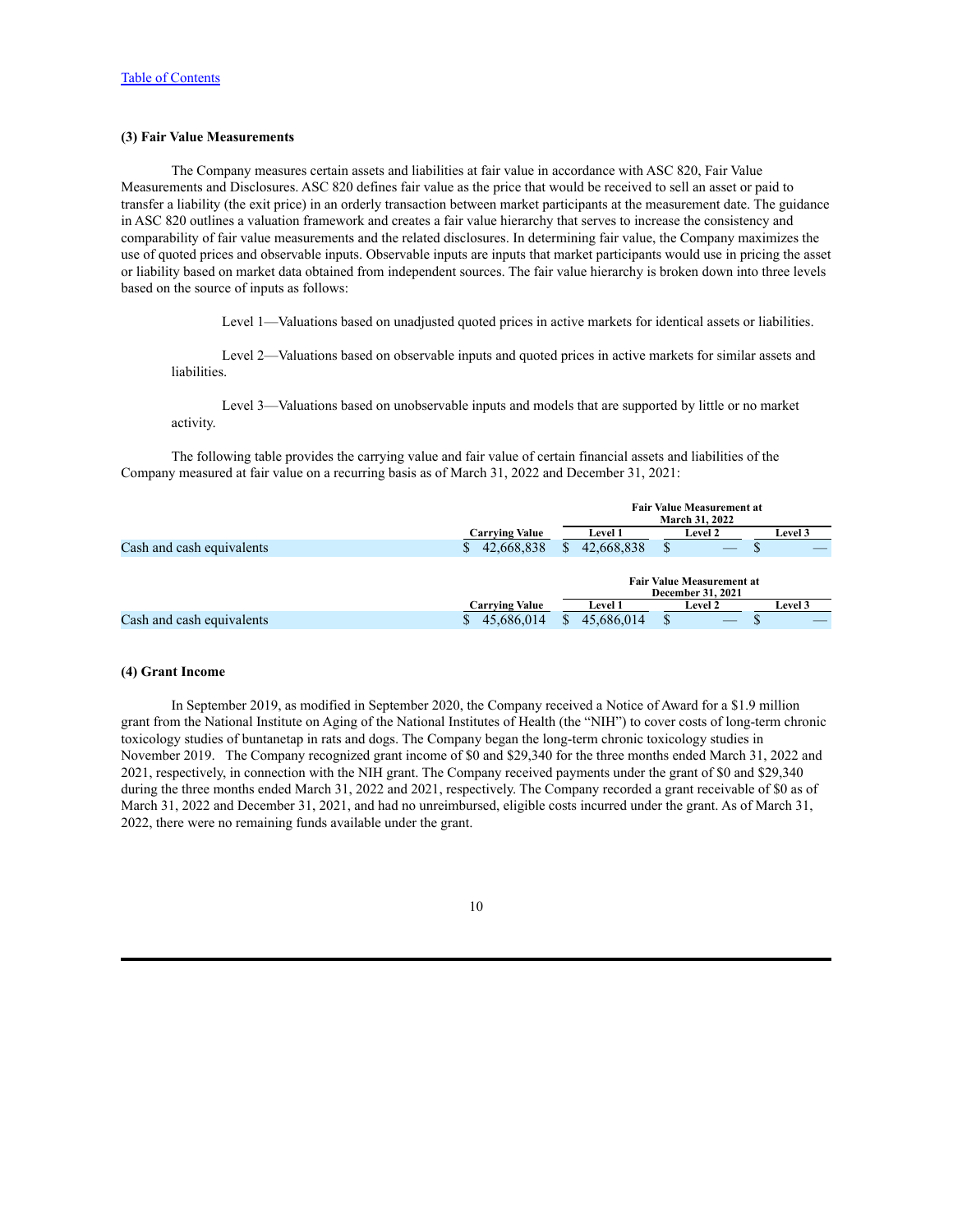### **(5) Prepaid Expenses and Other Current Assets**

Prepaid expenses and other current assets consisted of the following:

| 2022    |                        | December 31.<br>2021 |
|---------|------------------------|----------------------|
|         |                        | 232,752              |
| 313,119 |                        | 29,111               |
| 46.557  |                        | 43,736               |
| 9.865   |                        | 9,865                |
| 627.902 |                        | 315.464              |
|         | March 31,<br>\$258,361 |                      |

### **(6) Accrued Expenses**

Accrued expenses consisted of the following:

|                                        | March 31,<br>2022 | December 31.<br>2021    |
|----------------------------------------|-------------------|-------------------------|
| Payroll and related benefits           | \$168.515         | \$712.768               |
| Accrued professional and clinical fees | 158.920           | 105.672                 |
|                                        | \$327.435         | <sup>S</sup><br>818,440 |

### **(7) Commitments and Contingencies**

### *(a) Leases*

The Company leases its office facilities under a month-to-month operating lease. Total rental expense was \$17,276 and \$10,615 for the three months ended March 31, 2022 and 2021, respectively.

#### *(b) License Agreement*

The Company previously licensed the rights to certain chemical compounds, know-how and intellectual property rights that may be suitable for the development of human therapeutics from a subsidiary of Horizon Therapeutics, PLC (the "Licensor"). Under the license agreement, the Company paid a minimum annual fee of \$46,000 and was required to make milestone payments upon attainment of certain milestone events, royalties based on net sales of products covered by the patent-related rights and a portion of any sublicense income received by the Company. The Licensor also granted the Company a buy-out option which was exercisable at any time during the term of the agreement at increasing amounts based on the achievement of certain milestones. The Company had the right to terminate the agreement at any time by giving 90 days advance notice subject to the payment of any amounts due under the agreement at that time. Expenses related to the license agreement were recognized in general and administrative expense in the statements of operations.

In July 2021, the Company gave notice to the Licensor of its termination of the license agreement and the license agreement was terminated effective October 14, 2021. The Company has paid to the Licensor the prorated annual fees through the termination date. No milestones had been achieved as of the termination date.

#### *(c) Employment Agreements*

The Company has agreements with its executive officers that provide for severance payments to the employee upon termination of the agreement by the Company for any reason other than for cause, death or disability or by the employee for good reason The maximum aggregate severance payments under the agreements were approximately \$986,000 at March 31, 2022.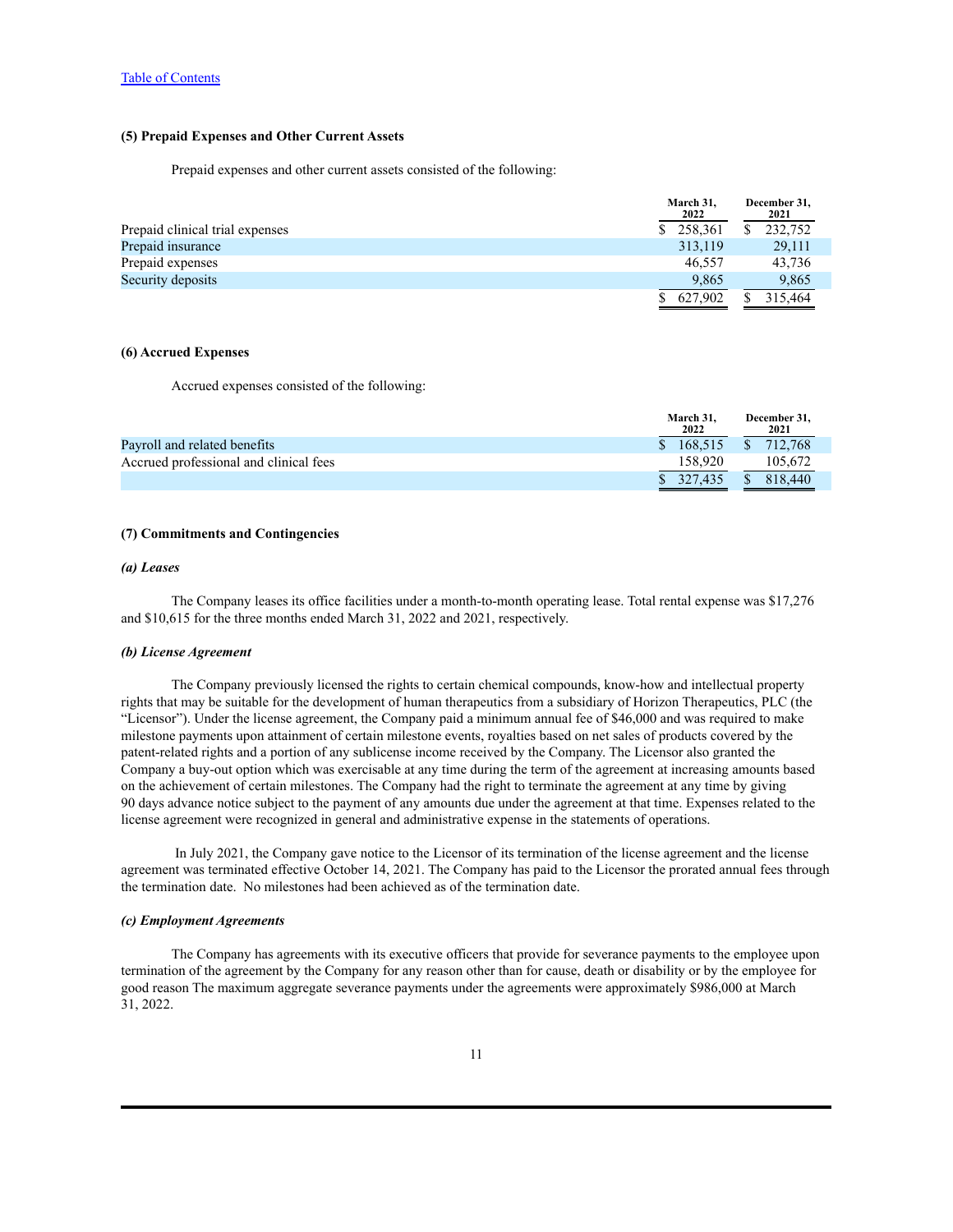#### *(d) Litigation*

The Company is subject, from time to time, to claims by third parties under various legal disputes. The defense of such claims, or any adverse outcome relating to any such claims, could have a material adverse effect on the Company's liquidity, financial condition and cash flows.

At March 31, 2022, the Company did not have any pending legal actions.

### *(e) Risks and Uncertainties*

The extent to which the COVID-19 pandemic could have a material impact on the Company's current or future clinical trials is dependent on the spread of the disease and government and healthcare system responses to such spread, which are presently highly uncertain. Management continues to evaluate the potential impact. The financial statements do not include any adjustments that might result from the outcome of this uncertainty.

#### **(8) Stockholders' Equity**

#### *(a) Overview*

The Company's Amended and Restated Certificate of Incorporation was adopted on January 31, 2020, in conjunction with the closing of the Company's initial public offering (the "IPO"), to authorize the issuance of two classes of stock to be designated, respectively, common stock and preferred stock. The total number of shares which the Company is authorized to issue is 37,000,000, each with a par value of \$0.0001 per share. Of these shares, 35,000,000 shall be common stock and 2,000,000 shall be preferred stock.

#### *(b) Common Stock*

#### 1. Dividends

Subject to the rights of holders of all classes of Company stock outstanding having rights that are senior to or equivalent to holders of common stock, the holders of the common stock are entitled to receive dividends when and as declared by the Board.

### 2. Liquidation

Subject to the rights of holders of all classes of stock outstanding having rights that are senior to or equivalent to holders of common stock as to liquidation, upon the liquidation, dissolution or winding up of the Company, the assets of the Company will be distributed to the holders of common stock.

#### 3. Voting

The holders of common stock are entitled to one vote for each share of common stock held. There is no cumulative voting.

#### *(c) Preferred Stock*

Preferred stock may be issued from time to time by the Board in one or more series. There was no preferred stock issued or outstanding as of March 31, 2022 or December 31, 2021.

#### *(d) Warrants*

In conjunction with the closing of the Company's IPO, the Company granted the underwriters 100,000 warrants to purchase shares of Company common stock at an exercise price of \$7.50 per share, which was 125% of the initial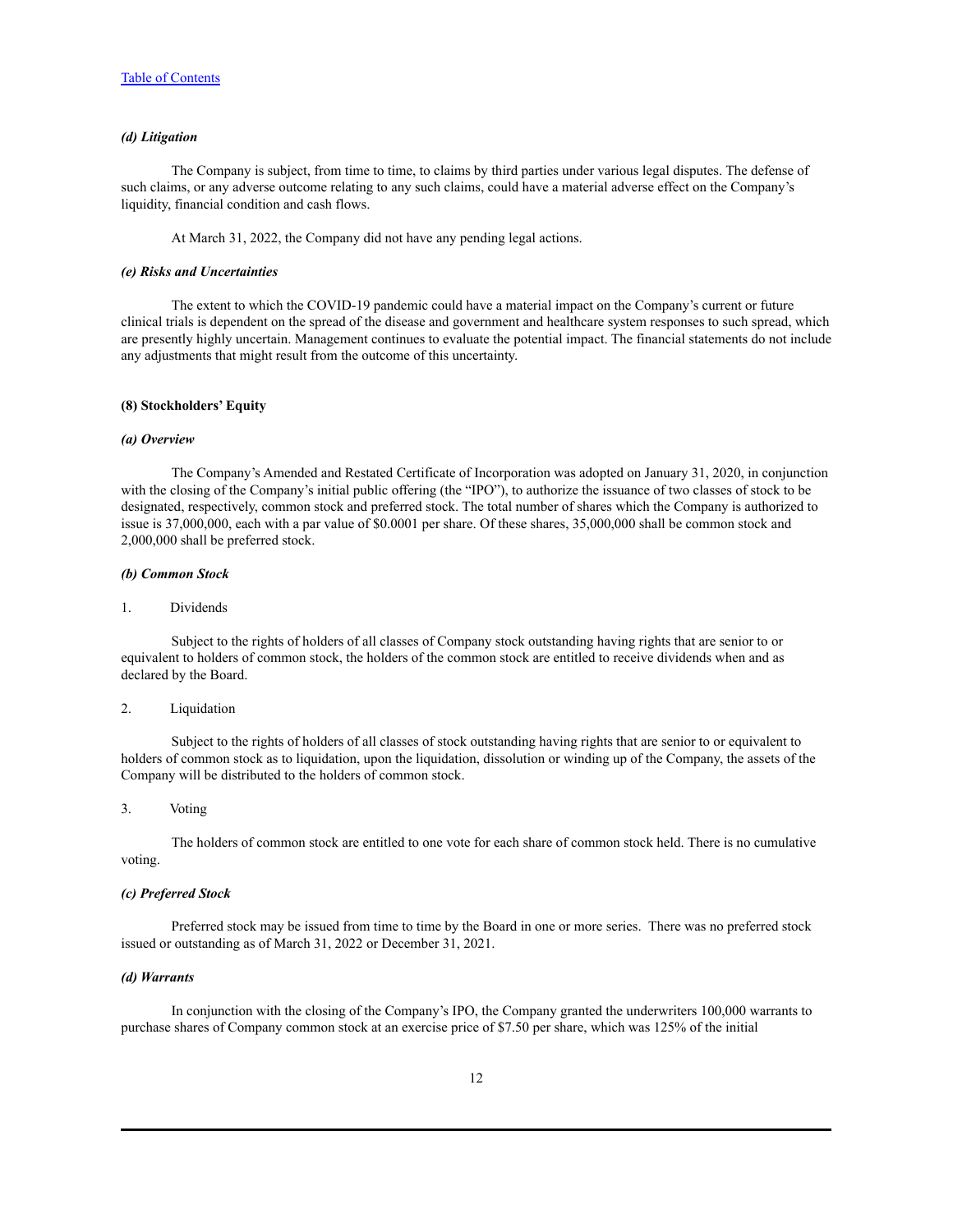public offering price. The warrants have a five-year term and were exercisable as of January 29, 2021. During the year ended December 31, 2021, 97,600 of the warrants were tendered to the Company by the holders pursuant to cashless exercises. As of March 31, 2022 and December 31, 2021, 2,400 of the warrants were outstanding. The Company accounts for the warrants as a component of stockholders' equity.

### **(9) Stock-Based Compensation**

The Company's 2019 Equity Incentive Plan (the "2019 Plan") became effective on January 31, 2020, succeeding the Company's previous equity incentive plan. No new options may be issued under the previous plan, although shares subject to grants which are cancelled or forfeited will again be available under the 2019 Plan. Effective June 1, 2021, the 2019 Plan was amended to increase the number of shares authorized to be issued from 1,000,000 to 2,000,000. As of March 31, 2022, 442,275 shares were available for future grants.

Stock-based compensation expense was as follows:

|                            | <b>Three Months Ended</b>   | March 31. |        |
|----------------------------|-----------------------------|-----------|--------|
|                            | 2022                        |           | 2021   |
| General and administrative | $\frac{1}{2}$ , 2, 245, 043 |           | 23,977 |
| Research and development   | 189,901                     |           |        |
|                            | 3,434,944                   |           | , 977  |

During the three months ended March 31, 2022, the Company granted options to purchase 188,294 shares of common stock at an exercise price of \$19.78 per share to employees, members of its board of directors and consultants. Under the grant agreements, the options generally vest in substantially equal quarterly installments over two years and have a 10-year term. The options granted during the three months ended March 31, 2022 were valued using the Black Scholes option pricing model using the following assumptions: (i) expected term of 5.5 years; (ii) risk free interest rate of 1.42%; (iii) expected volatility of 114.0%; and (iv) dividend yield of 0.0%. The weighted-average grant date fair value of options issued by the Company during the three months ended March 31, 2022 was \$16.36 per share.

Stock options exercised during the three months ended March 31, 2022 and 2021, were 70,101 and 3,868, respectively. As of March 31, 2022, there were 1,607,941 options outstanding, of which 1,211,193 were vested and exercisable. As of December 31, 2021, there were 1,489,748 options outstanding, of which 1,105,568 were vested and exercisable.

#### **(10) Net Loss Per Share**

The following table sets forth the computation of basic and diluted net loss per share:

|                                                               |  | <b>Three Months Ended</b><br>March 31, |  |                |
|---------------------------------------------------------------|--|----------------------------------------|--|----------------|
|                                                               |  | 2021                                   |  |                |
| Numerator                                                     |  |                                        |  |                |
| Net loss                                                      |  | \$ (5,894,213)                         |  | \$ (3,199,673) |
| Denominator                                                   |  |                                        |  |                |
| Weighted-average common shares outstanding, basic and diluted |  | 8,157,445                              |  | 6,920,622      |
| Net loss per share, basic and diluted                         |  | (0.72)                                 |  | (0.46)         |

The Company reported a net loss for the three months ended March 31, 2022 and 2021, therefore, the basic and diluted net loss per share were the same in the respective period because the inclusion of potential common shares would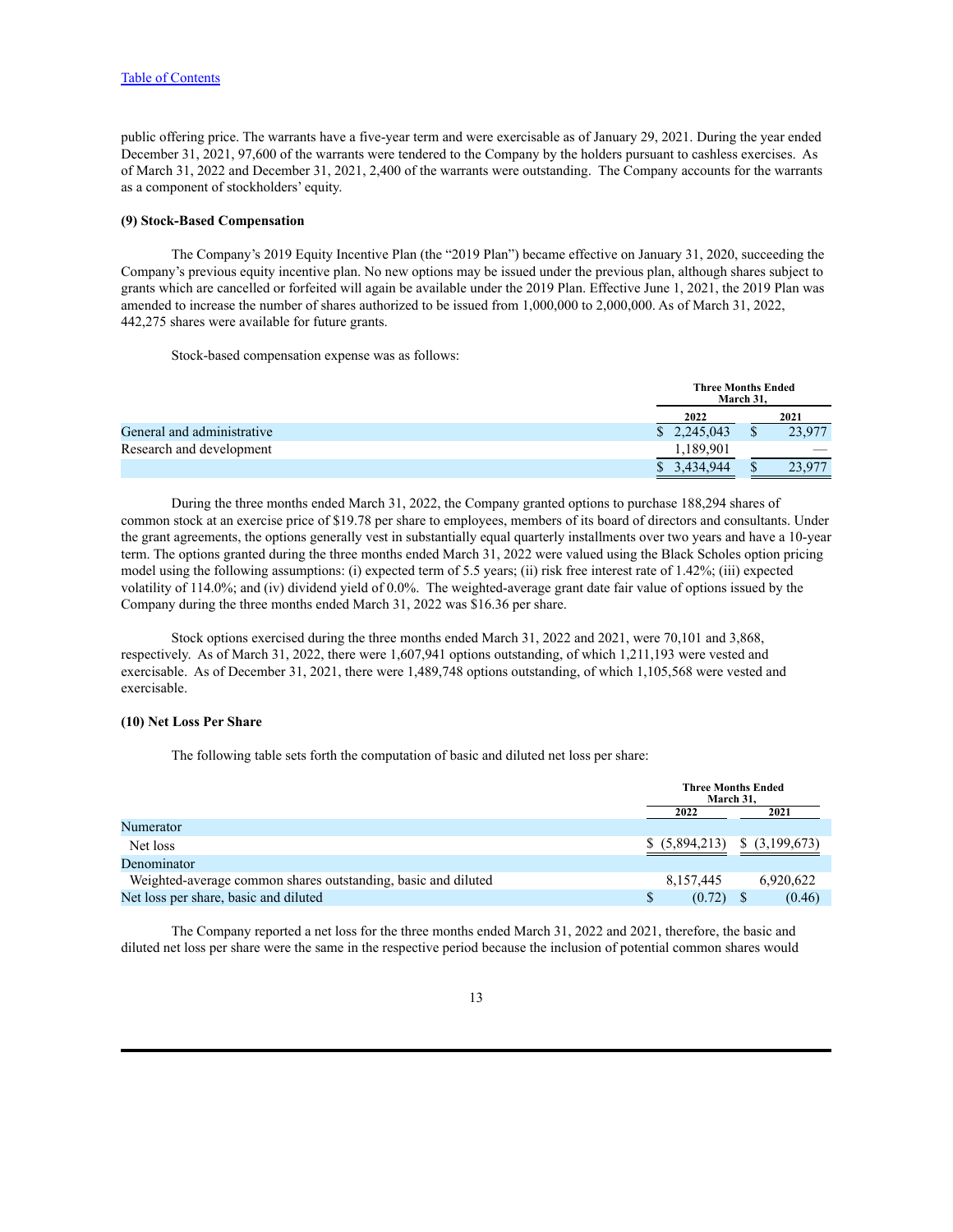have an anti-dilutive effect. Potential shares of common stock that were excluded from the computation of diluted weightedaverage shares outstanding were as follows:

|               |           | March 31. |  |
|---------------|-----------|-----------|--|
|               | 2022      | 2021      |  |
| Stock options | 1,607,941 | 1,107,598 |  |
| Warrants      | 2,400     | 5,000     |  |

#### **(11) Income Taxes**

The Company's income tax benefit (expense) was \$0 for the three months ended March 31, 2022 and 2021. The Company has recorded a valuation allowance to reduce its net deferred tax asset to an amount that is more likely than not to be realized in future years. Accordingly, the benefit of the net operating loss ("NOL") that would have been recognized in the three months ended March 31, 2022 and 2021 was offset by changes in the valuation allowance.

On March 27, 2020, the Coronavirus Aid, Relief, and Economic Security Act ("CARES Act") was enacted in response to the COVID-19 pandemic. The CARES Act, among other things, permits NOL carryovers and carrybacks to offset 100% of taxable income for taxable years beginning before 2021. Previously, NOLs generated after December 31, 2017 were limited to 80% of taxable income in future years. In addition, the CARES Act allows NOLs incurred in 2018, 2019 and 2020 to be carried back to each of the five preceding taxable years to generate a refund of previously paid income taxes. The NOL carryback provision of the CARES Act had no impact on the Company due to its tax losses generated during all prior years.

Net operating loss and tax credit carryforwards may become subject to an annual limitation in the event of certain cumulative changes in the ownership interest of significant stockholders over a three-year period in excess of 50%, as defined under Sections 382 and 383 of the Internal Revenue Code as well as similar state provisions. The Company has completed financings since its inception which may have resulted in a change in control as defined by Sections 382 and 383 of the Internal Revenue Code or could result in a change in control in the future.

As of March 31, 2022, and December 31, 2021, the Company had not recorded any liability for uncertain tax positions, accrued interest or penalties thereon, and no amounts have been recognized in the Company's statements of operations.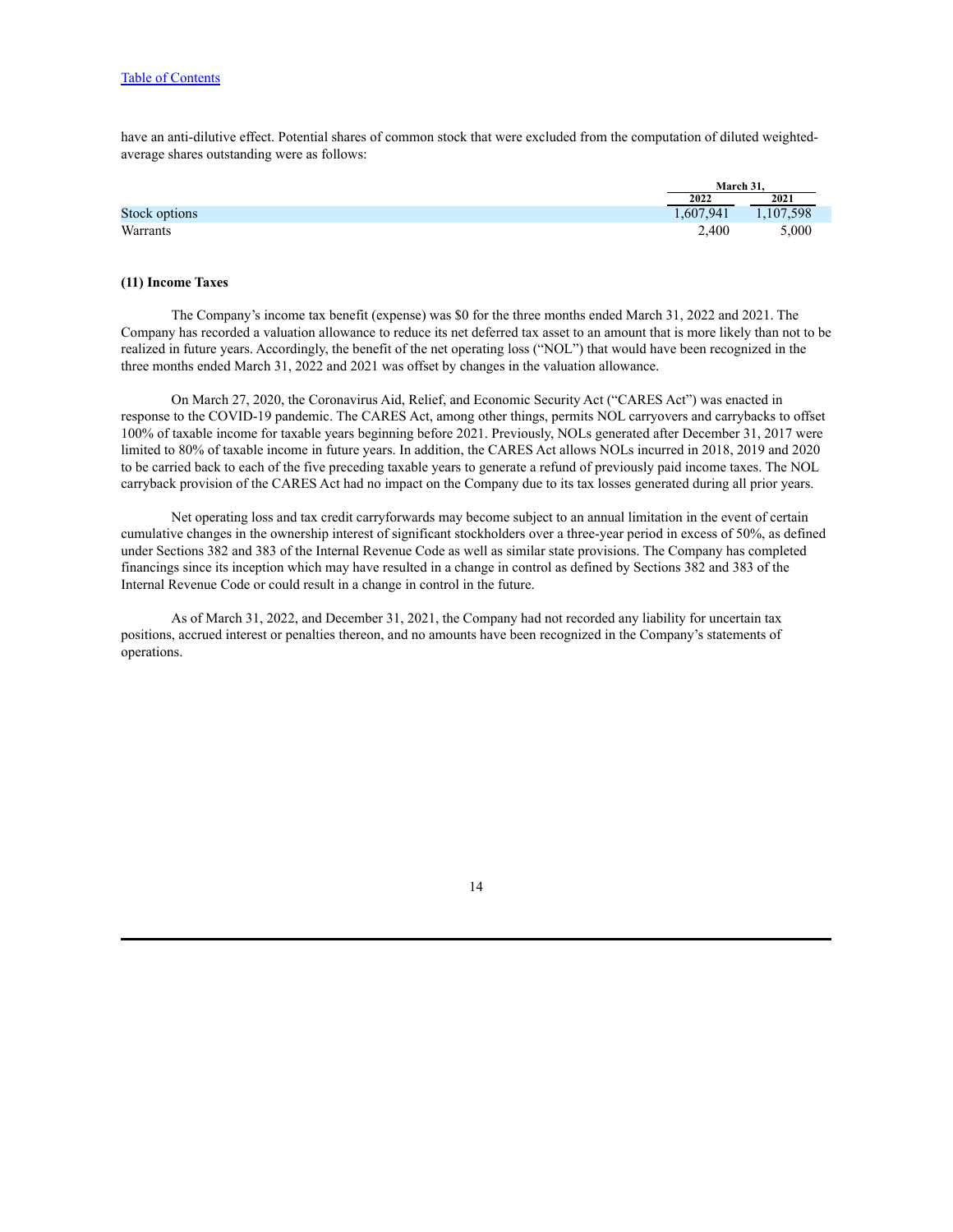### <span id="page-14-0"></span>**Item 2. Management's Discussion and Analysis of Financial Condition and Results of Operations**

#### **Cautionary Note Regarding Forward-Looking Statements**

This Quarterly Report on Form 10-Q contains forward-looking statements, within the meaning of the U.S. Private Securities Litigation Reform Act of 1995, that involve substantial risks and uncertainties. In some cases, you can identify forward-looking statements by the words "anticipate," "believe," "continue," "could," "estimate," "expect," "intend," "may," "might," "objective," "ongoing," "plan," "predict," "project," "potential," "should," "will," or "would," and or the negative of these terms, or other comparable terminology intended to identify statements about the future. These statements involve known and unknown risks, uncertainties and other factors that may cause our actual results, levels of activity, performance or achievements to be materially different from the information expressed or implied by these forward-looking statements. Although we believe that we have a reasonable basis for each forward-looking statement contained in this Quarterly Report on Form 10-Q, we caution you that these statements are based on a combination of facts and factors currently known by us and our expectations of the future, about which we cannot be certain.

The forward-looking statements in this Quarterly Report on Form 10-Q include, among other things, statements about:

- our business strategies;
- the timing of regulatory submissions;
- our ability to obtain and maintain regulatory approval of our existing product candidates and any other product candidates we may develop, and the labeling under any approval we may obtain;
- risks relating to the timing and costs of clinical trials and the timing and costs of other expenses;
- risks related to market acceptance of products;
- risks associated with our reliance on third-party organizations;
- our competitive position;
- assumptions regarding the size of the available market, product pricing and timing of commercialization of our product candidates;
- our intellectual property position and our ability to maintain and protect our intellectual property rights;
- our results of operations, financial condition, liquidity, prospects, and growth strategies;
- our cash needs and financing plans;
- the industry in which we operate; and
- the trends that may affect the industry or us.

You should refer to Part I, Item 1A "Risk Factors" of our Annual Report on Form 10-K for the year ended December 31, 2021 for a discussion of important factors that may cause our actual results to differ materially from those expressed or implied by our forward-looking statements. Those factors are updated, as applicable, in "Factors that May Affect Future Results" below. As a result of the risks, uncertainties and assumptions described above and elsewhere, we cannot assure you that the forward-looking statements in this Quarterly Report on Form 10-Q will prove to be accurate. Furthermore, if our forward-looking statements prove to be inaccurate, the inaccuracy may be material. In light of the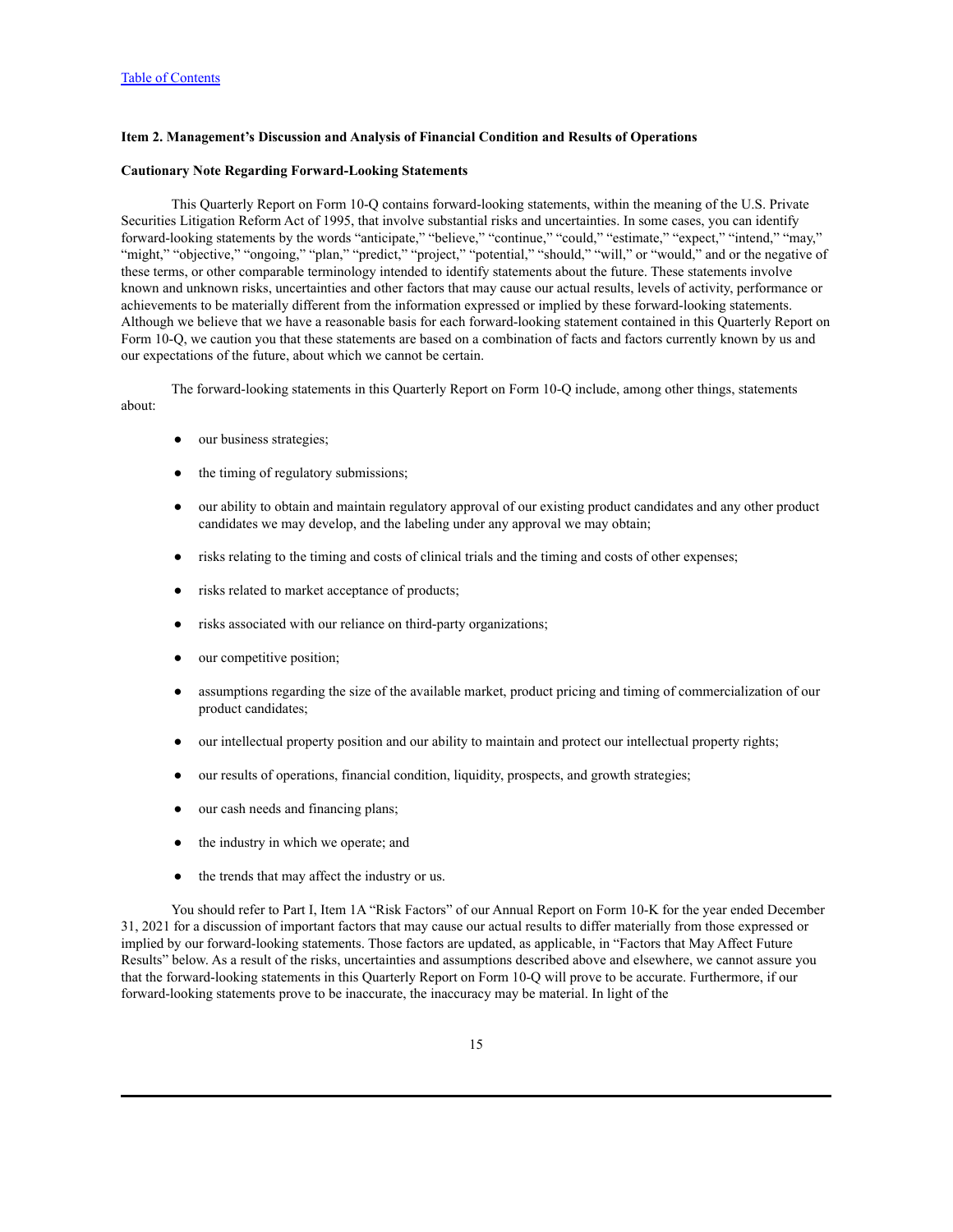significant uncertainties in these forward-looking statements, you should not regard these statements as a representation or warranty by us or any other person that we will achieve our objectives and plans in any specified time frame or at all.

You should not rely upon forward-looking statements as predictions of future events. Although we believe that the expectations reflected in the forward-looking statements are reasonable, we cannot guarantee that the future results, levels of activity, performance, or events and circumstances reflected in the forward-looking statements will be achieved or occur. We undertake no obligation to update publicly any forward-looking statements for any reason after the date of this report to conform these statements to new information, actual results or changes in our expectations, except as required by law.

The following Management's Discussion and Analysis of Financial Condition and Results of Operations should be read in conjunction with: (i) the interim financial statements and related notes thereto which are included in this Quarterly Report on Form 10-Q; and (ii) our annual financial statements for the year ended December 31, 2021 which are included in our Annual Report on Form 10-K for the year ended December 31, 2021.

#### **Company Overview**

We are a clinical stage, drug platform company addressing Alzheimer's disease ("AD"), Parkinson's disease ("PD") and other chronic neurodegenerative diseases, including AD in Down Syndrome ("AD-DS"). Our lead compound, buntanetap is a small, once a day, orally administered, brain penetrant compound. In several clinical and pre-clinical studies, buntanetap inhibited the synthesis of neurotoxic proteins—amyloid precursor protein APP/Aβ ("APP"), tau/phospho-tau ("tau") and α-Synuclein ("αSYN")— that are the main causes of neurodegeneration. High levels of neurotoxic proteins lead to impaired axonal transport, which is responsible for the communication between and within nerve cells. When that communication is impaired, the immune system is activated and attacks the nerve cells, eventually killing them. We have shown in our clinical and pre-clinical studies that buntanetap lowered neurotoxic protein levels leading to improved axonal transport, reduced inflammation, lower nerve cell death and improved function.

We recently completed two Phase 2a clinical trials. In 2021 we completed a Phase 2a clinical trial in 14 AD and 54 PD patients (the "AD/PD Trial") which began treating patients in August 2020. In collaboration with the Alzheimer's Disease Cooperative Study ("ADCS") we conducted a trial in 16 early AD patients (the "ADCS Trial"). Both clinical trials were double-blind, placebo-controlled studies. We designed the two Phase 2a studies by applying our understanding of the underlying disease states in neurodegeneration and measured not just target, but also pathway validation in the spinal fluid of these patients. We measured as many factors as possible associated with the toxic cascade which begins with high levels of neurotoxic proteins which lead to impaired axonal transport, inflammation, the death of nerve cells and loss of cognition and motor function. By showing both target and pathway validation in two patient populations, we believe that our opportunity for successful Phase 3 studies is better than if we merely demonstrated target validation in one patient population.

We have never been profitable and have incurred net losses since inception. Our accumulated deficit at March 31, 2022 was \$34,620.4 thousand. We expect to incur losses for the foreseeable future, and we expect these losses to increase as we continue our development of, and seek regulatory approvals for, our product candidates. Because of the numerous risks and uncertainties associated with product development, we are unable to predict the timing or amount of increased expenses or when, or if, we will be able to achieve or maintain profitability.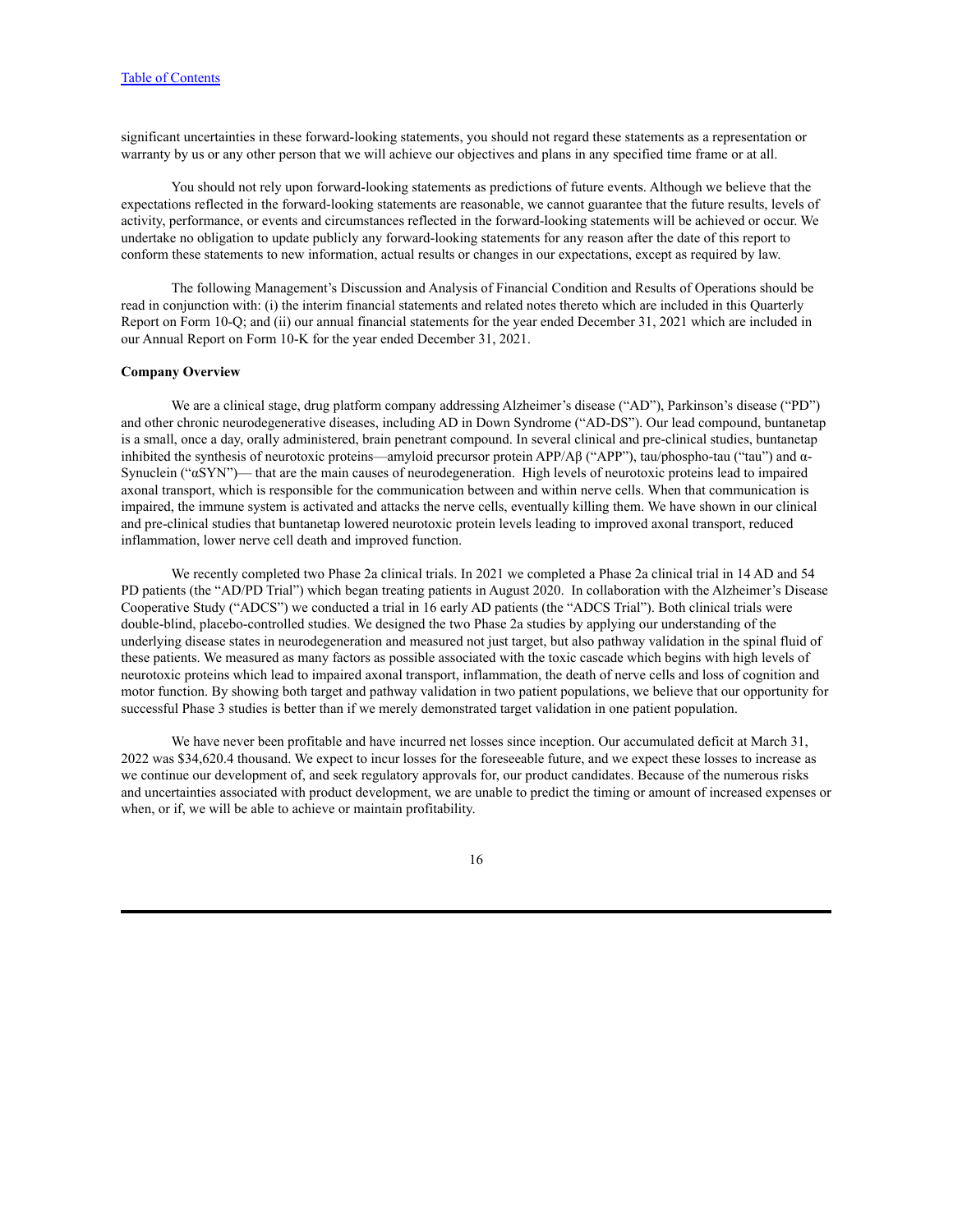### **Results of Operations**

Operating expenses and other income were comprised of the following:

|                            |    | Three Months Ended<br>March 31, |              |         |
|----------------------------|----|---------------------------------|--------------|---------|
|                            |    | 2022<br>(in thousands)          |              | 2021    |
| Operating expenses:        |    |                                 |              |         |
| Research and development   | S. | 2,809.8                         | S.           | 2,389.6 |
| General and administrative |    | \$3,104.1                       | <sup>S</sup> | 839.6   |
| Other income:              |    |                                 |              |         |
| Interest income            | S  | 19.6                            |              | 0.2     |
| Grant income               | \$ |                                 |              | 29.3    |

#### *Three Months Ended March 31, 2022 and 2021*

#### *Research and Development Expenses*

Research and development expenses increased by \$420.2 thousand for the three months ended March 31, 2022 compared to the prior year period. The increase was primarily the result of an increase of \$1,189.9 thousand in stock-based compensation expense, partially offset by a decrease of \$740.8 thousand in expenses related to our clinical trials as we completed the AD/PD Trial in 2021. We expect research and development expenses in 2022 will be higher than the prior year as we begin a Phase 3 study in early PD patients.

#### *General and Administrative Expenses*

General and administrative expenses increased by \$2,264.5 thousand for the three months ended March 31, 2022 compared to the prior year period. The increase was primarily the result of increases of \$2,221.1 thousand in stock-based compensation expense and \$105.4 thousand in professional fees. We expect general and administrative expenses in 2022 will be higher as compared to 2021 due to increased personnel expenses.

### *Interest Income*

Interest income increased \$19.4 thousand for the three months ended March 31, 2022 compared to the prior year period. The increase was primarily the result of higher average cash and cash equivalents balances and higher interest rates compared to the prior year period.

#### *Grant Income*

Grant income decreased \$29.3 thousand for the three months ended March 31, 2022 compared to the prior year period. The income relates to a grant from the NIH to reimburse the costs of our long-term toxicology studies in rats and dogs, which was completed in 2021.

### **Liquidity and Capital Resources**

Since our inception in 2008, we have devoted most of our cash resources to research and development and general and administrative activities. We have financed our operations primarily with the proceeds from the sale of common stock, redeemable convertible preferred stock, and convertible promissory notes and funding from research grants. To date, we have not generated any revenue from the sale of products, and we do not anticipate generating any revenue from the sale of products for the foreseeable future. We have incurred losses and generated negative cash flows from operations since inception. As of March 31, 2022, our principal source of liquidity was our cash, which totaled \$42,668.8 thousand.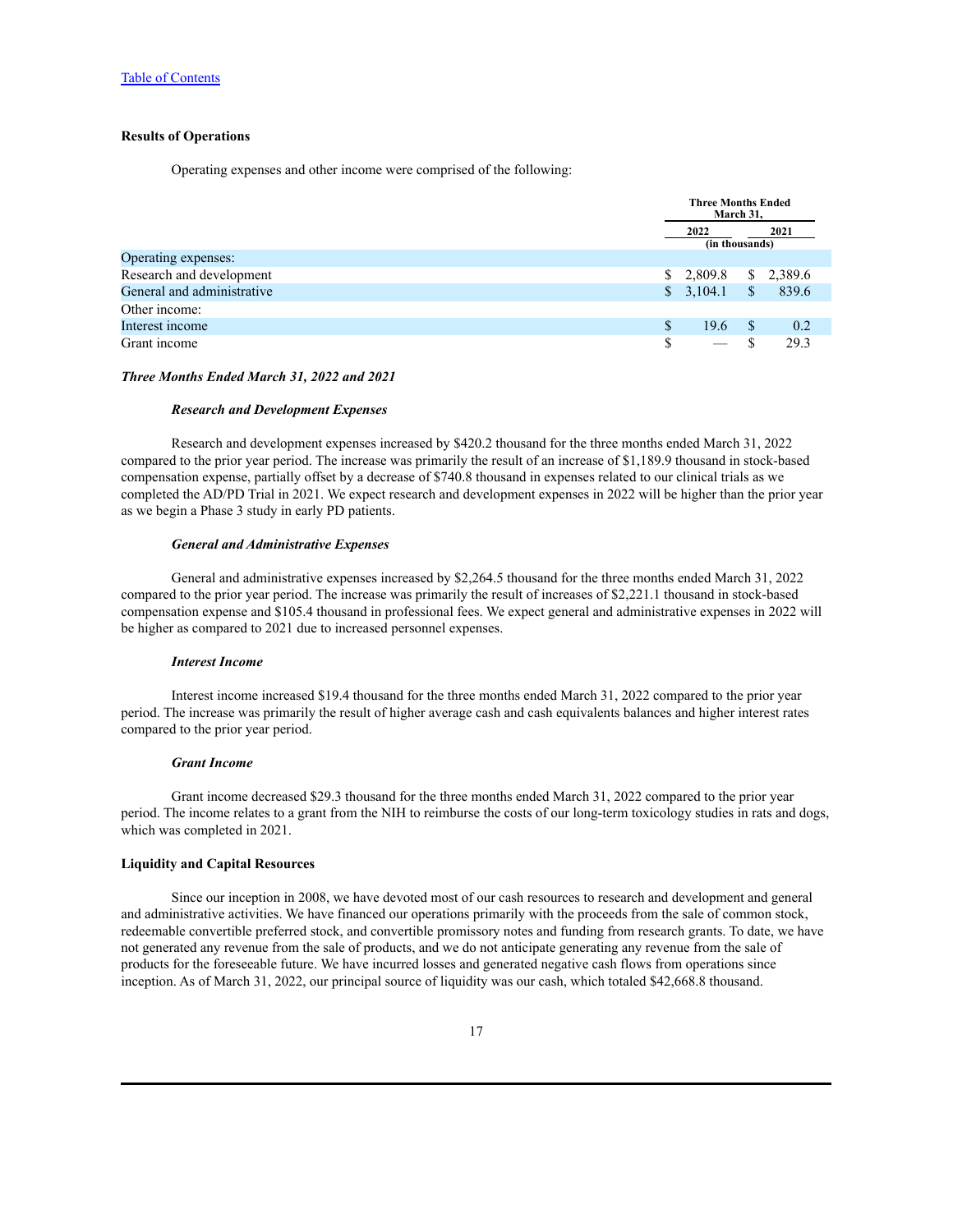#### *Equity Financings*

We closed an equity offering on May 26, 2021, raising gross proceeds of \$50,000.0 thousand and net proceeds of \$46,648.4 thousand, after deducting underwriting discounts and issuance costs.

#### *Cash Flows*

The following table summarizes our cash flows for the respective period:

|                                           | <b>Three Months Ended</b><br>March 31, |                        |                       |
|-------------------------------------------|----------------------------------------|------------------------|-----------------------|
|                                           |                                        | 2022<br>(in thousands) | 2021                  |
| <b>Statement of Cash Flows Data:</b>      |                                        |                        |                       |
| Total net cash provided by (used in):     |                                        |                        |                       |
| Operating activities                      |                                        | (3,021.8)              | $\frac{(2,474.9)}{2}$ |
| Financing activities                      |                                        | 4.6                    | 3.0                   |
| Net decrease in cash and cash equivalents |                                        | (3,017.2)              | (2.471.9)             |

#### *Operating Activities*

For the three months ended March 31, 2022, cash used in operations increased \$546.9 thousand compared to the same period in the prior year. The increase in cash used in operations was primarily the result of an increase in cash payments to satisfy accrued expenses.

We expect cash used in operating activities to increase in 2022 as compared to 2021 due to an expected increase in our operating losses associated with ongoing development of our product candidates, including clinical trial expenses for our planned Phase 3 trial in early PD patients and a second clinical trial in early AD patients.

#### *Financing Activities*

Cash provided by financing activities was \$4.6 thousand during the three months ended March 31, 2022, attributable to proceeds from the exercise of stock options.

Cash provided by financing activities was \$3.0 thousand during the three months ended March 31, 2021, attributable to proceeds from the exercise of stock options.

### *Funding Requirements*

We expect that current cash and cash equivalents will be sufficient to fund our operations and capital requirements for at least the next 12 months. We believe that these available funds will be sufficient to complete a six-month Phase 3 clinical trial for buntanetap in early PD patients and conduct a second study in early AD patients for this product candidate. However, it is difficult to predict our spending for our product candidates prior to obtaining FDA approval. Moreover, changing circumstances may cause us to expend cash significantly faster than we currently anticipate, and we may need to spend more cash than currently expected because of circumstances beyond our control.

To the extent that our capital resources are insufficient to meet our future operating and capital requirements, we will need to finance our cash needs through public or private equity offerings, debt financings, collaboration and licensing arrangements or other financing alternatives. We have no committed external sources of funds. Additional equity or debt financing or collaboration and licensing arrangements may not be available on acceptable terms, if at all.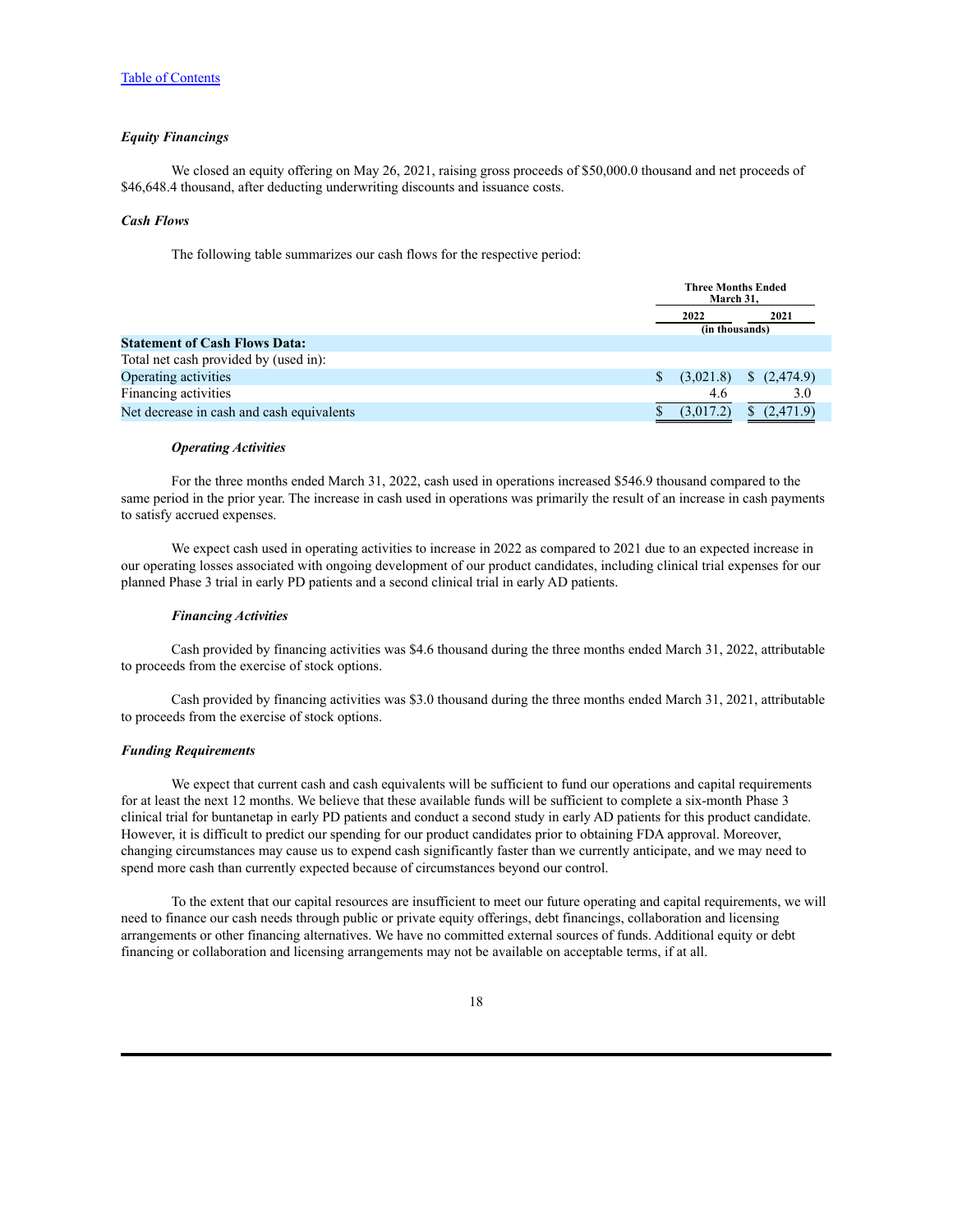### **Contractual Obligations and Other Commitments**

This item is not required for smaller reporting companies.

### **Factors that May Affect Future Results**

You should refer to Part I, Item 1A "Risk Factors" of our Annual Report on Form 10-K for the year ended December 31, 2021 for a discussion of important factors that may affect our future results.

#### **Off-Balance Sheet Arrangements**

We do not have any off-balance sheet arrangements, as defined by applicable SEC regulations.

### **Discussion of Critical Accounting Policies and Significant Judgments and Estimates**

The preparation of financial statements in conformity with GAAP requires us to use judgment in making certain estimates and assumptions that affect the reported amounts of assets and liabilities, the disclosure of contingent assets and liabilities and the reported amounts of revenues and expenses in our financial statements and accompanying notes. Critical accounting policies are those that are most important to the portrayal of our financial condition and results of operations and require difficult, subjective and complex judgments by management in order to make estimates about the effect of matters that are inherently uncertain. During the three months ended March 31, 2022, there were no significant changes to our critical accounting policies from those described in our annual financial statements for the year ended December 31, 2021, which we included in our Annual Report on Form 10-K for the year ended December 31, 2021.

### <span id="page-18-0"></span>**Item 3. Quantitative and Qualitative Disclosure About Market Risk**

This item is not required for smaller reporting companies.

### <span id="page-18-1"></span>**Item 4. Controls and Procedures**

#### (a) Evaluation of Disclosure Controls and Procedures

Our management, with the participation of our Chief Executive Officer and Chief Financial Officer, has evaluated the effectiveness of our disclosure controls and procedures (as such term is defined in Rules  $13a-15(e)$  and  $15d-15(e)$  under the Exchange Act) as the end of the period covered by this Quarterly Report on Form 10-Q. Management recognizes that any controls and procedures, no matter how well designed and operated, can provide only reasonable assurance of achieving their objectives, and management necessarily applies its judgment in evaluating the cost benefit relationship of possible controls and procedures. Based on such evaluation, our Chief Executive Officer and Chief Financial Officer have concluded that, as of the end of the period covered by this report, our disclosure controls and procedures were effective to ensure that the information required to be disclosed in our reports that we file or submit under the Exchange Act is recorded, processed, summarized and reported within the time periods specified in SEC rules and forms, and that information required to be disclosed in the reports that we file or submit under the Exchange Act is accumulated and communicated to our management, including our Chief Executive Officer and Chief Financial Officer, to allow timely decisions regarding required disclosure.

### (b) Changes in Internal Control Over Financial Reporting

There was no change in our internal control over financial reporting identified in connection with the evaluation required by Rule 13a-15(f) and 15d-15(f) of the Exchange Act that occurred during the period covered by this Quarterly Report on Form 10-Q that has materially affected, or is reasonably likely to materially affect, our internal control over financial reporting.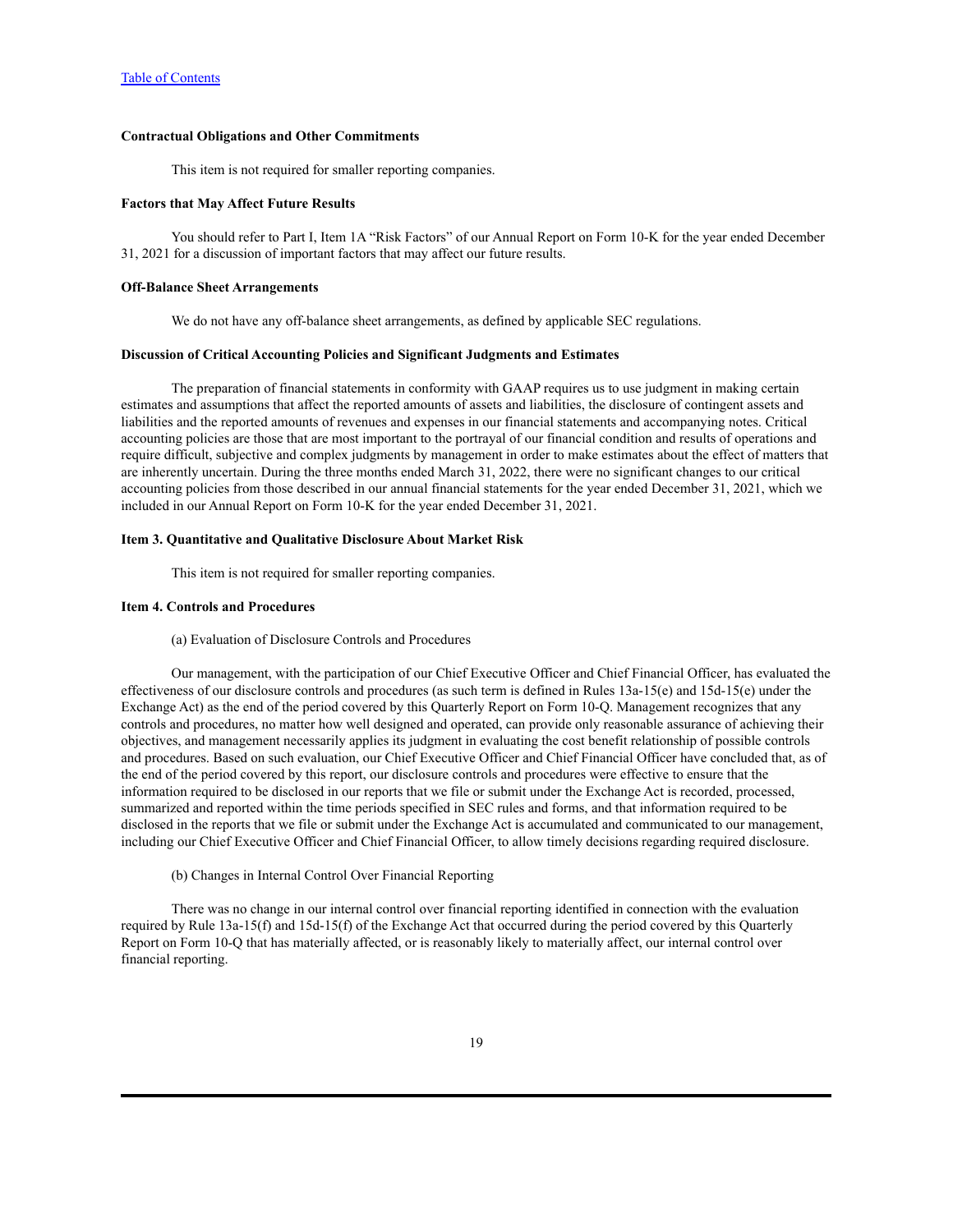### **PART II**

### **OTHER INFORMATION**

## <span id="page-19-1"></span><span id="page-19-0"></span>**Item 1. Legal Proceedings**

From time to time, we may become subject to litigation and claims arising in the ordinary course of business. We are not currently a party to any material legal proceedings, and we are not aware of any pending or threatened legal proceedings against us that we believe could have a material adverse effect on our business, operating results or financial condition.

### <span id="page-19-2"></span>**Item 1A. Risk Factors**

This item is not required for smaller reporting companies.

### <span id="page-19-3"></span>**Item 2. Unregistered Sales of Equity Securities and Use of Proceeds**

None.

### <span id="page-19-4"></span>**Item 3. Defaults upon Senior Securities**

None.

## <span id="page-19-5"></span>**Item 4. Mine Safety Disclosures**

Not applicable.

### <span id="page-19-6"></span>**Item 5. Other Information**

None.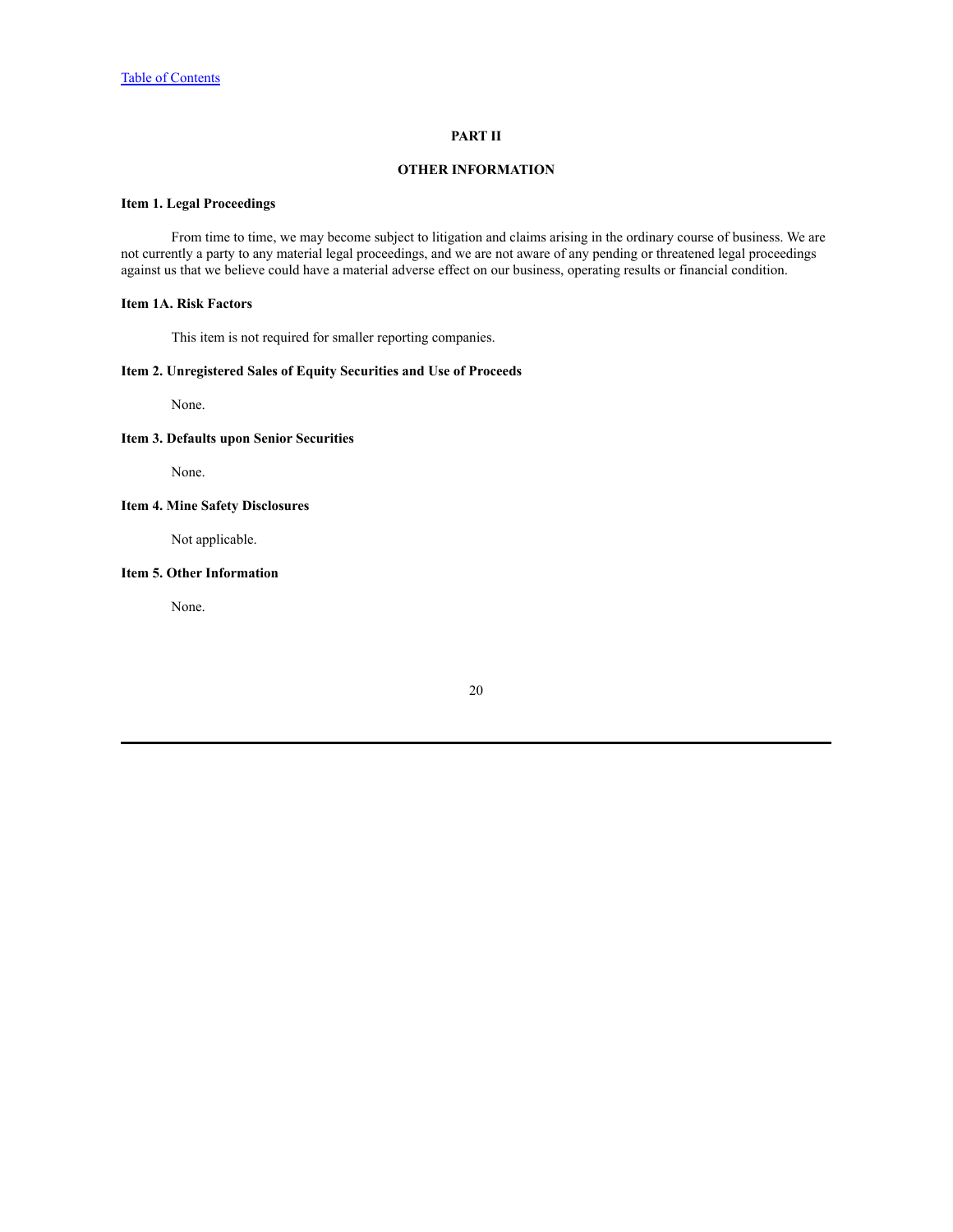# <span id="page-20-0"></span>**Item 6. Exhibits**

| <b>Exhibit</b><br><b>Number</b> | <b>Description of Exhibit</b>                                                                                                                                                               |
|---------------------------------|---------------------------------------------------------------------------------------------------------------------------------------------------------------------------------------------|
| 3.1                             | <u>Amended and Restated Certificate of Incorporation of the Registrant. (Incorporated by reference to Exhibit 3.1</u><br>to Form 8-K filed February 6, 2020.)                               |
| 3.2                             | Amended and Restated Bylaws of the Registrant. (Incorporated by reference to Exhibit 3.2 to Form 8-K filed<br>February 6, 2020.)                                                            |
| 31.1                            | Certification Pursuant to Section 302 of the Sarbanes-Oxley Act of 2002.                                                                                                                    |
| 31.2                            | Certification Pursuant to Section 302 of the Sarbanes-Oxley Act of 2002.                                                                                                                    |
| 32.1                            | Certification Pursuant to Section 906 of the Sarbanes-Oxley Act of 2002.                                                                                                                    |
| 32.2                            | Certification Pursuant to Section 906 of the Sarbanes-Oxley Act of 2002.                                                                                                                    |
| 101.INS                         | XBRL Instance Document – the instance document does not appear in the Interactive Data File because its<br>XBRL tags are embedded within the Inline XBRL document.                          |
| 101.SCH                         | Inline XBRL Taxonomy Extension Schema Document                                                                                                                                              |
| 101.CAL                         | Inline XBRL Taxonomy Extension Calculation Linkbase Document                                                                                                                                |
| 101.DEF                         | Inline XBRL Taxonomy Extension Definition Linkbase Document                                                                                                                                 |
| 101.LAB                         | Inline XBRL Taxonomy Extension Labels Linkbase Document                                                                                                                                     |
| 101.PRE                         | Inline XBRL Taxonomy Extension Presentation Linkbase Document                                                                                                                               |
| 104                             | Cover Page Interactive Data File – the cover page interactive data file does not appear in the Interactive Data<br>File because its XBRL tags are embedded within the Inline XBRL document. |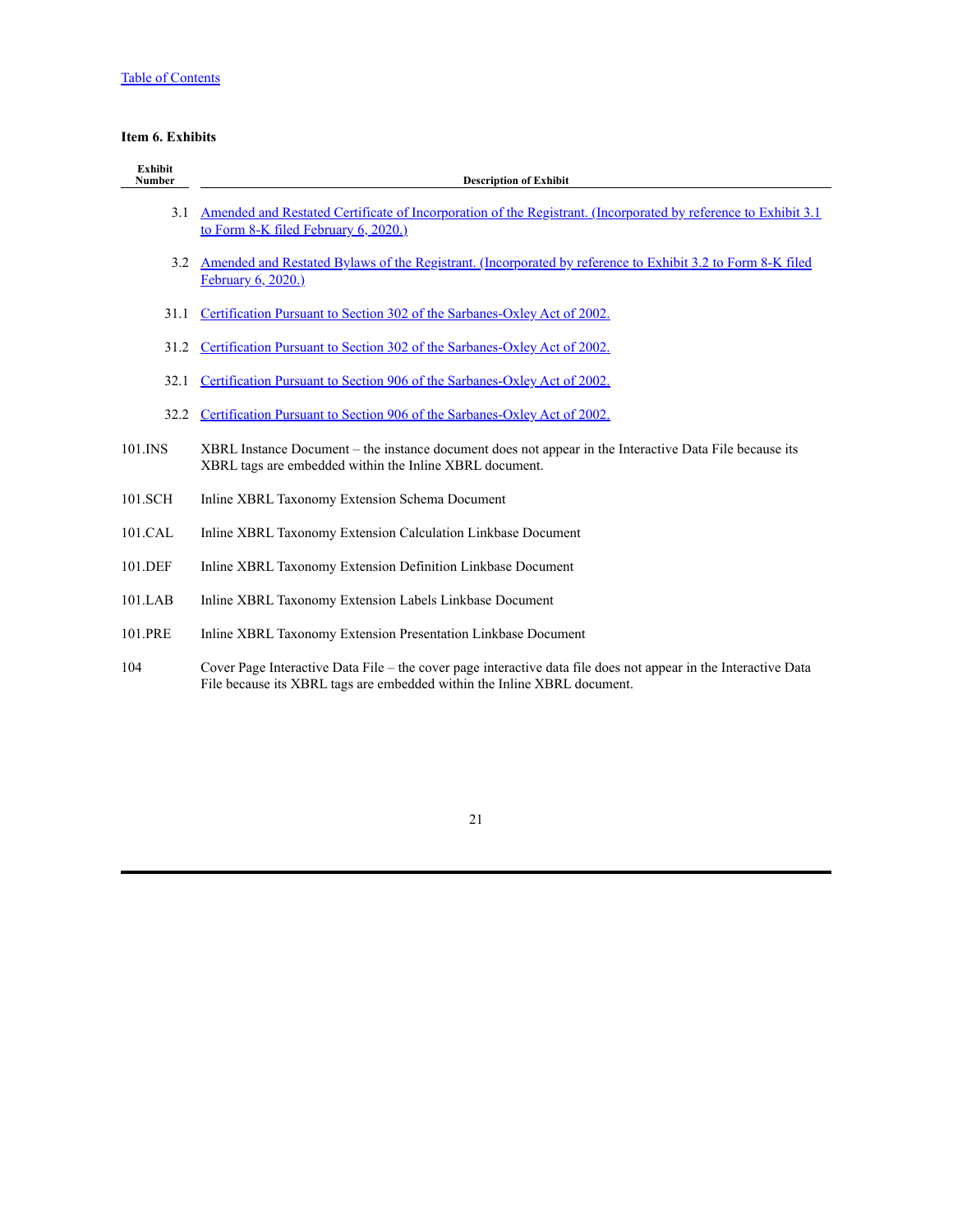# **SIGNATURES**

<span id="page-21-0"></span>Pursuant to the requirements of the Securities Exchange Act of 1934, the registrant has duly caused this report to be signed on its behalf by the undersigned thereunto duly authorized.

| Signature                                  | Title                                                                   | Date        |
|--------------------------------------------|-------------------------------------------------------------------------|-------------|
| /s/ MARIA MACCECCHINI<br>Maria Maccecchini | President and Chief Executive Officer (principal<br>executive officer)  | May 4, 2022 |
| /s/ JEFFREY MCGROARTY<br>Jeffrey McGroarty | Chief Financial Officer (principal financial and<br>accounting officer) | May 4, 2022 |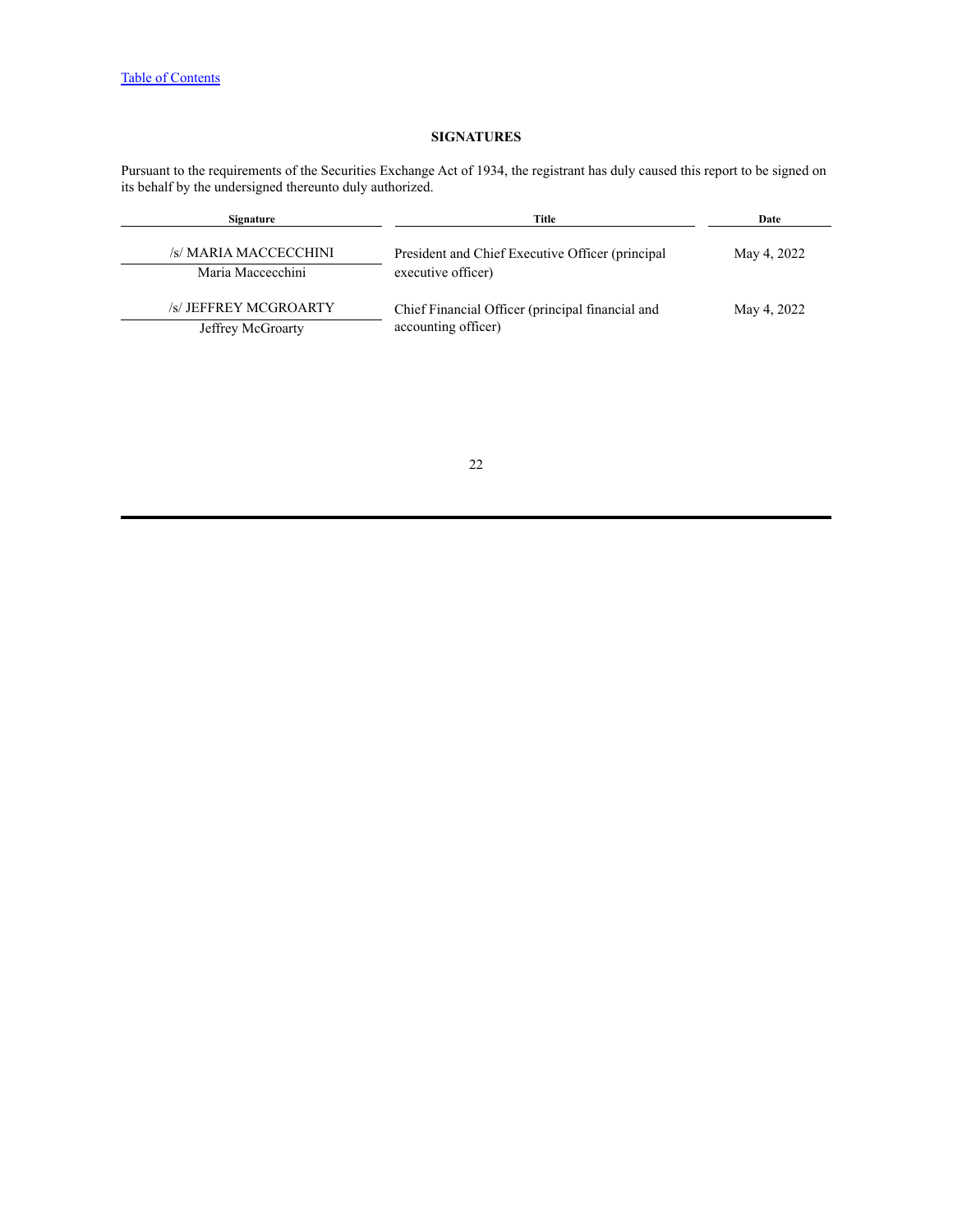### **CERTIFICATION PURSUANT TO EXCHANGE ACT RULES 13a-14(a) AND 15d-14(a), AS ADOPTED PURSUANT TO SECTION 302 OF THE SARBANES-OXLEY ACT OF 2002**

<span id="page-22-0"></span>I, Maria Maccecchini, certify that:

- 1. I have reviewed this Quarterly Report on Form 10-Q of Annovis Bio, Inc.;
- 2. Based on my knowledge, this report does not contain any untrue statement of a material fact or omit to state a material fact necessary to make the statements made, in light of the circumstances under which such statements were made, not misleading with respect to the period covered by this report;
- 3. Based on my knowledge, the financial statements, and other financial information included in this report, fairly present in all material respects the financial condition, results of operations and cash flows of the registrant as of, and for, the periods presented in this report;
- 4. The registrant's other certifying officer and I are responsible for establishing and maintaining disclosure controls and procedures (as defined in Exchange Act Rules 13a-15(e) and 15d-15(e)) and internal control over financial reporting (as defined in Exchange Act Rules 13a-15(f) and 15d-15(f)) for the registrant and have:
	- (a) designed such disclosure controls and procedures, or caused such disclosure controls and procedures to be designed under our supervision, to ensure that material information relating to the registrant, including its consolidated subsidiaries, is made known to us by others within those entities, particularly during the period in which this report is being prepared;
	- (b) designed such internal control over financial reporting, or caused such internal control over financial reporting to be designed under our supervision, to provide reasonable assurance regarding the reliability of financial reporting and the preparation of financial statements for external purposes in accordance with generally accepted accounting principles;
	- (c) evaluated the effectiveness of the registrant's disclosure controls and procedures and presented in this report our conclusions about the effectiveness of the disclosure controls and procedures, as of the end of the period covered by this report based on such evaluation; and
	- (d) disclosed in this report any change in the registrant's internal control over financial reporting that occurred during the registrant's most recent fiscal quarter (the registrant's fourth fiscal quarter in the case of an annual report) that has materially affected, or is reasonably likely to materially affect, the registrant's internal control over financial reporting; and
- 5. The registrant's other certifying officer and I have disclosed, based on our most recent evaluation of internal control over financial reporting, to the registrant's auditors and the audit committee of the registrant's board of directors (or persons performing the equivalent functions):
	- (a) all significant deficiencies and material weaknesses in the design or operation of internal control over financial reporting which are reasonably likely to adversely affect the registrant's ability to record, process, summarize and report financial information; and
	- (b) any fraud, whether or not material, that involves management or other employees who have a significant role in the registrant's internal control over financial reporting.

Date: May 4, 2022 /s/ Maria Maccecchini Maria Maccecchini President and Chief Executive Officer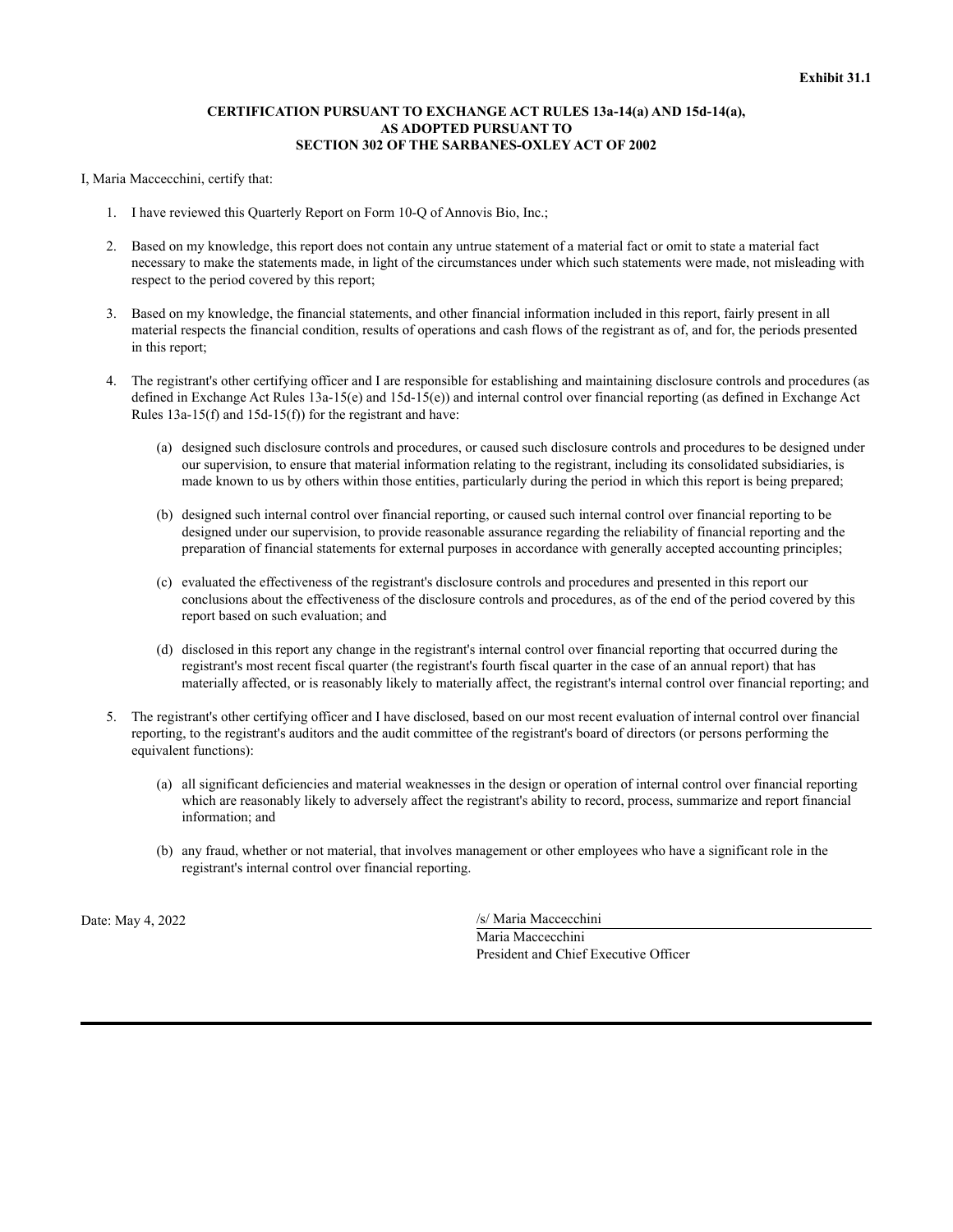### **CERTIFICATION PURSUANT TO EXCHANGE ACT RULES 13a-14(a) AND 15d-14(a), AS ADOPTED PURSUANT TO SECTION 302 OF THE SARBANES-OXLEY ACT OF 2002**

<span id="page-23-0"></span>I, Jeffrey McGroarty, certify that:

- 1. I have reviewed this Quarterly Report on Form 10-Q of Annovis Bio, Inc.;
- 2. Based on my knowledge, this report does not contain any untrue statement of a material fact or omit to state a material fact necessary to make the statements made, in light of the circumstances under which such statements were made, not misleading with respect to the period covered by this report;
- 3. Based on my knowledge, the financial statements, and other financial information included in this report, fairly present in all material respects the financial condition, results of operations and cash flows of the registrant as of, and for, the periods presented in this report;
- 4. The registrant's other certifying officer and I are responsible for establishing and maintaining disclosure controls and procedures (as defined in Exchange Act Rules 13a-15(e) and 15d-15(e)) and internal control over financial reporting (as defined in Exchange Act Rules 13a-15(f) and 15d-15(f)) for the registrant and have:
	- (a) designed such disclosure controls and procedures, or caused such disclosure controls and procedures to be designed under our supervision, to ensure that material information relating to the registrant, including its consolidated subsidiaries, is made known to us by others within those entities, particularly during the period in which this report is being prepared;
	- (b) designed such internal control over financial reporting, or caused such internal control over financial reporting to be designed under our supervision, to provide reasonable assurance regarding the reliability of financial reporting and the preparation of financial statements for external purposes in accordance with generally accepted accounting principles;
	- (c) evaluated the effectiveness of the registrant's disclosure controls and procedures and presented in this report our conclusions about the effectiveness of the disclosure controls and procedures, as of the end of the period covered by this report based on such evaluation; and
	- (d) disclosed in this report any change in the registrant's internal control over financial reporting that occurred during the registrant's most recent fiscal quarter (the registrant's fourth fiscal quarter in the case of an annual report) that has materially affected, or is reasonably likely to materially affect, the registrant's internal control over financial reporting; and
- 5. The registrant's other certifying officer and I have disclosed, based on our most recent evaluation of internal control over financial reporting, to the registrant's auditors and the audit committee of the registrant's board of directors (or persons performing the equivalent functions):
	- (a) all significant deficiencies and material weaknesses in the design or operation of internal control over financial reporting which are reasonably likely to adversely affect the registrant's ability to record, process, summarize and report financial information; and
	- (b) any fraud, whether or not material, that involves management or other employees who have a significant role in the registrant's internal control over financial reporting.

Date: May 4, 2022 /s/ Jeffrey McGroarty

Jeffrey McGroarty Chief Financial Officer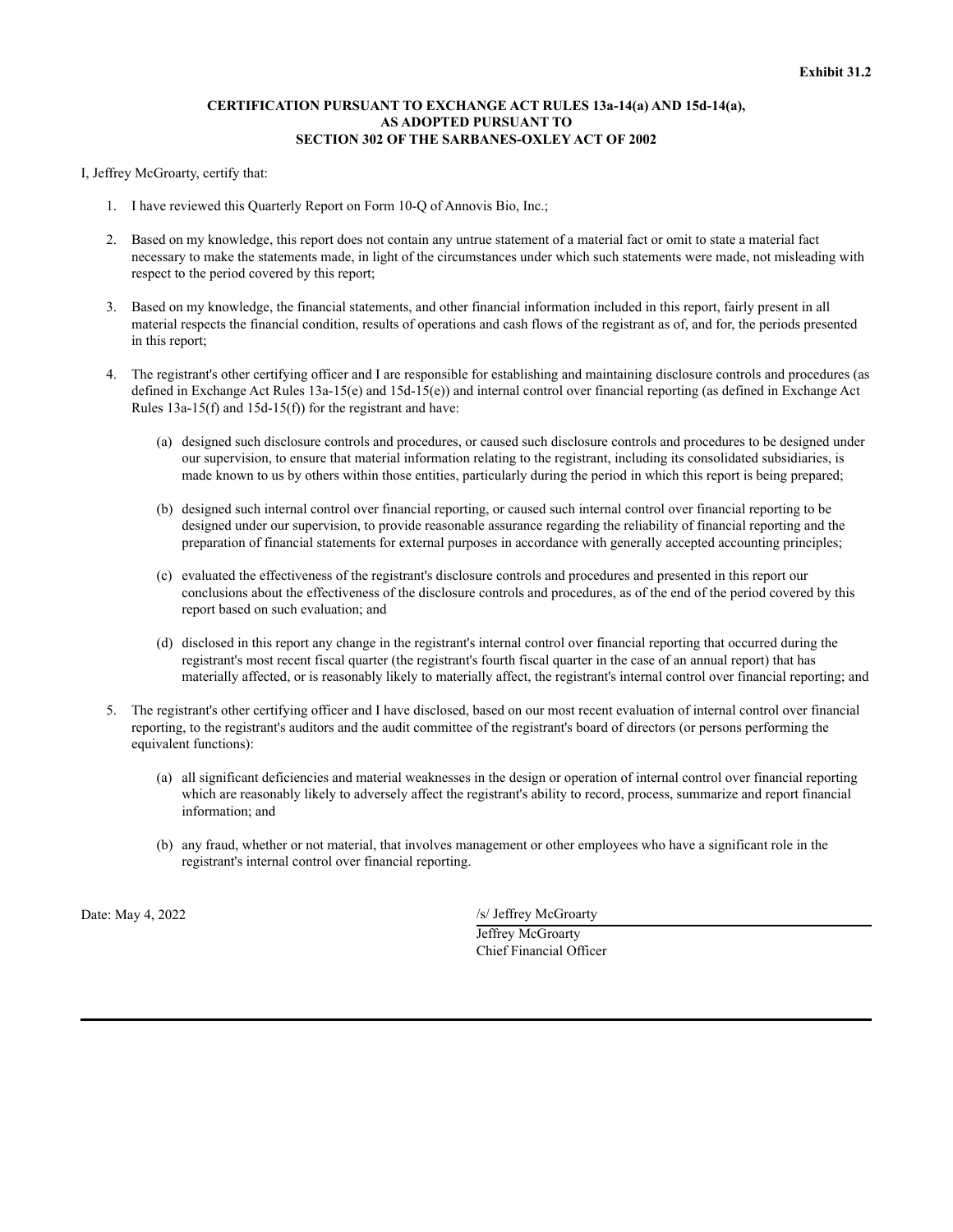### **CERTIFICATION PURSUANT TO 18 U.S.C. SECTION 1350, AS ADOPTED PURSUANT TO SECTION 906 OF THE SARBANES-OXLEY ACT OF 2002**

<span id="page-24-0"></span>In connection with the Quarterly Report of Annovis Bio, Inc. (the "Company") on Form 10-Q for the period ended March 31, 2022 as filed with the Securities and Exchange Commission on the date hereof (the "Report"), I, Maria Maccecchini, certify, pursuant to 18 U.S.C. Section 1350, as adopted pursuant to Section 906 of the Sarbanes-Oxley Act of 2002, that:

- 1. the Report fully complies with the requirements of section 13(a) or 15(d) of the Securities Exchange Act of 1934; and
- 2. the information contained in the Report fairly presents, in all material respects, the financial condition and results of operations of the Company.

Date: May 4, 2022 /s/ Maria Maccecchini Maria Maccecchini President and Chief Executive Officer